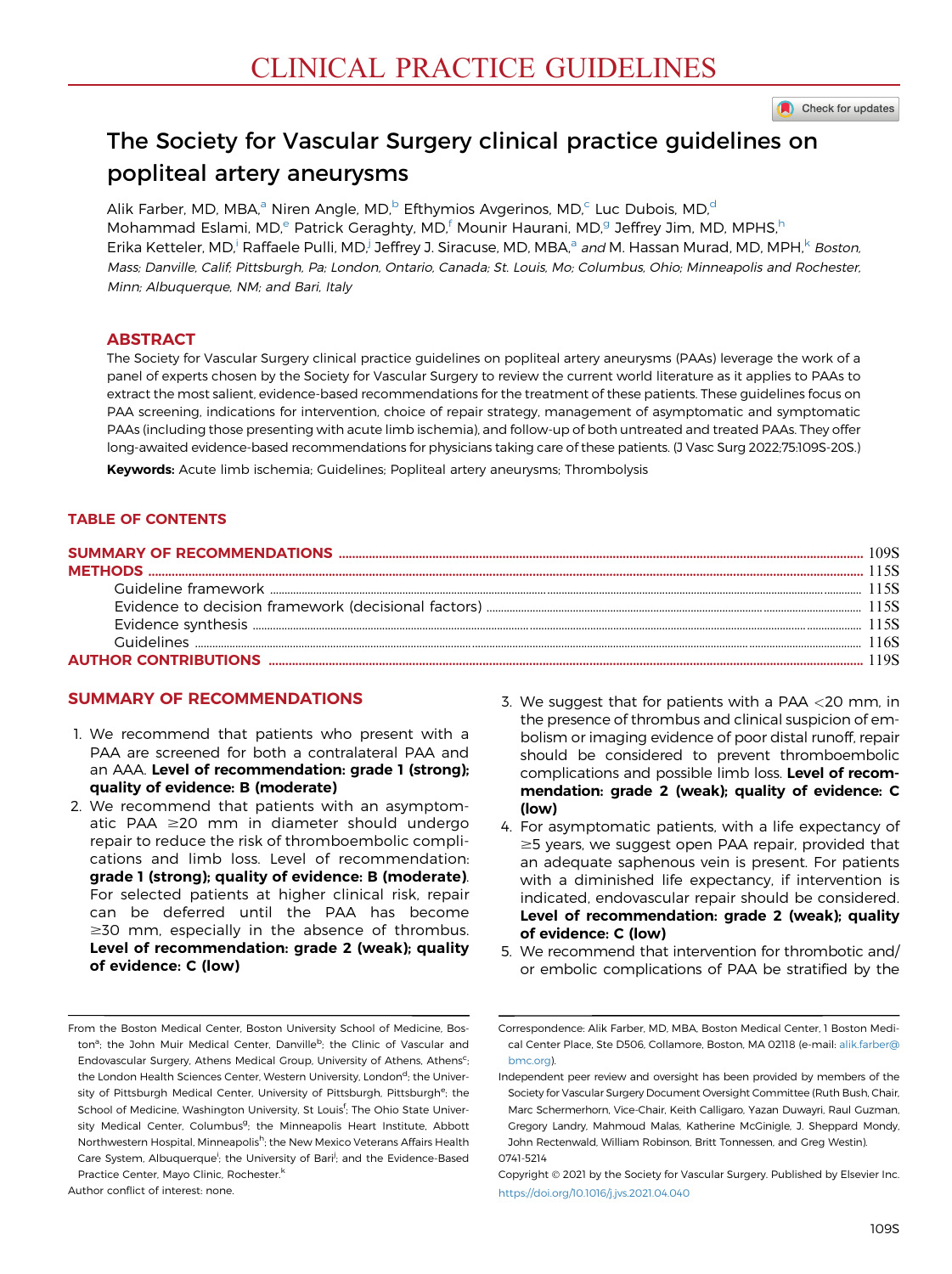severity of ALI at presentation. We recommend that patients with mild to moderate ALI (Rutherford grade I and IIa) and severely obstructed tibiopedal arteries undergo thrombolysis or pharmacomechanical intervention to improve runoff status, with prompt transition to definitive PAA repair. We recommend that patients with severe ALI (Rutherford grade IIb) undergo prompt surgical or endovascular PAA repair, with the use of adjunctive surgical thromboembolectomy or pharmacomechanical intervention to maximize tibiopedal outflow. Nonviable limbs (Rutherford grade III) require amputation. Level of recommendation: grade 1 (strong); quality of evidence: B (moderate)

- 6. We recommend that patients who undergo OPAR or EPAR should be followed up using clinical examination, ABI, and DUS at 3, 6, and 12 months during the first postoperative year and, if stable, annually thereafter. In addition to DUS evaluation of the repair, the aneurysm sac should be evaluated for evidence of enlargement. If abnormalities are found on clinical examination, ABI, or DUS, appropriate clinical management according to the lower extremity endovascular or open bypass guidelines should be undertaken. Level of recommendation: grade 1 (strong); quality of evidence: **B** (moderate). If compressive symptoms or symptomatic aneurysm sac expansion are noted, we suggest surgical decompression of the aneurysm sac. Level of recommendation: grade 1 (strong); quality of evidence: C (low)
- 7. We suggest that patients with an asymptomatic PAA who are not offered repair should be monitored annually for changes in symptoms, pulse examination, extent of thrombus, patency of the outflow arteries, and aneurysm diameter. Level of recommendation: grade 2 (weak); quality of evidence: C (low)

Popliteal artery aneurysms (PAAs) are the most common peripheral arterial aneurysms, defined as aneurysms outside the aortoiliac system or the brain, accounting for 70% of all peripheral arterial aneurysms.<sup>[1](#page-10-0)</sup> They are more common in men  $(95%)^{2,3}$  $(95%)^{2,3}$  $(95%)^{2,3}$  $(95%)^{2,3}$  and tend to occur in the sixth and seventh decades of life.<sup>[1](#page-10-0)</sup> Few modern studies have been performed on the natural history of PAAs, and many of these were retrospective reviews of surgical patients. As such, the timing and details of PAA management remain nuanced.

The popliteal artery begins as the superficial femoral artery emerges from the adductor hiatus. It courses behind the knee enveloped in a sheath and surrounded by a fat pad[.4](#page-10-3) The popliteal artery gives off genicular branches that surround the knee, acting as important pathways for collateral circulation, and divides into the anterior tibial artery and the tibioperoneal trunk in the proximal calf. The normal popliteal artery measures 5 to 9 mm in diameter and is generally larger in men by 1 to 2 mm. $5-8$  It is generally considered aneurysmal when its diameter exceeds 15 mm or when it is  $1.5\times$  larger than its normal diameter.[1](#page-10-0)[,9-11](#page-10-5) Asymptomatic PAAs that are <20 mm in

diameter can be expected to have a growth rate of 0.3 to 1.5 mm annually.<sup>[12-14](#page-10-6)</sup> The rate of growth for aneurysms >20 mm in diameter is variable from no growth reported for most patients to  $\leq$ 3 mm/y in others.<sup>[9,](#page-10-5)[13,](#page-10-7)[15](#page-10-8)</sup> Independent factors associated with PAA growth include the initial aneurysm diameter and the presence of mural thrombus.<sup>[16](#page-10-9)</sup> A prospective analysis showed that the initial PAA size influenced the rate of subsequent growth. When stratified by the initial size, PAAs <20 mm grew at 1.5 mm/y, PAAs 20 to 30 mm grew 3 mm/y, and those >30 mm grew 3.7 mm/y. The most recent retrospective analysis of 87 asymptomatic PAAs demonstrated that smaller size aneurysms may demonstrate a slower growth rate for a number of years before an accelerated growth phase occurs,<sup>16</sup> confirming previous observations that PAAs with greater diameters will enlarge more rapidly than those with smaller diameters.[12-14](#page-10-6)[,16,](#page-10-9)[17](#page-10-10)

Most patients with PAAs will be asymptomatic at the time of detection. In a review of multiple studies, totaling >4000 patients, ~40% of patients were asymptomatic at repair.<sup>[2](#page-10-1)</sup> Among asymptomatic patients with PAAs, 14% to 24% will become symptomatic within 1 to 2 years and 31% to 68% will develop complications during the pa-tient's lifetime.<sup>[15,](#page-10-8)[18-20](#page-10-11)</sup> Symptoms usually result from acute or chronic limb ischemia caused by distal embolism to the tibial runoff vessels with or without associated aneurysm thrombosis. $21$  The progression to PAA thrombosis has been associated with inflow and/or outflow occlusion. $22$ Patients presenting with a thrombosed PAA can have severe limb ischemia owing to disruption of the collateral circulation and loss of outflow vessels owing to chronic silent thromboemboli that often precede the acute event. These patients require an expeditious diagnosis and treatment to prevent limb loss. In a systematic review of 895 cases of acute limb ischemia (ALI) due to PAA, the early amputation rate was  $14\%$ <sup>[23](#page-10-14)</sup> Patients presenting with chronic symptoms can be clinically indistinguishable from those presenting with atherosclerotic arterial occlusive disease. A high index of suspicion is, therefore, necessary to distinguish patients with chronically symptomatic PAAs from those with symptoms due to peripheral arterial occlusive disease (PAD). PAAs can also present with rupture, although this is rare.<sup>[1](#page-10-0)</sup> Compressive symptoms resulting in venous congestion, leg swelling, deep vein thrombosis, and/or neuropathy have also been reported but are very uncommon.<sup>[1,](#page-10-0)[2](#page-10-1)</sup>

Frequently, the patient history will not be diagnostic and the physical examination findings will be insensitive even when detecting a prominent popliteal artery. The diagnosis of PAA, therefore, requires confirmatory imaging studies, which will also be helpful in treatment planning.[24](#page-10-15)

Duplex ultrasound (DUS) has been shown to be highly sensitive and specific for the detection of PAAs, with a re-ported accuracy close to 100%.<sup>[24](#page-10-15)[,25](#page-10-16)</sup> Computed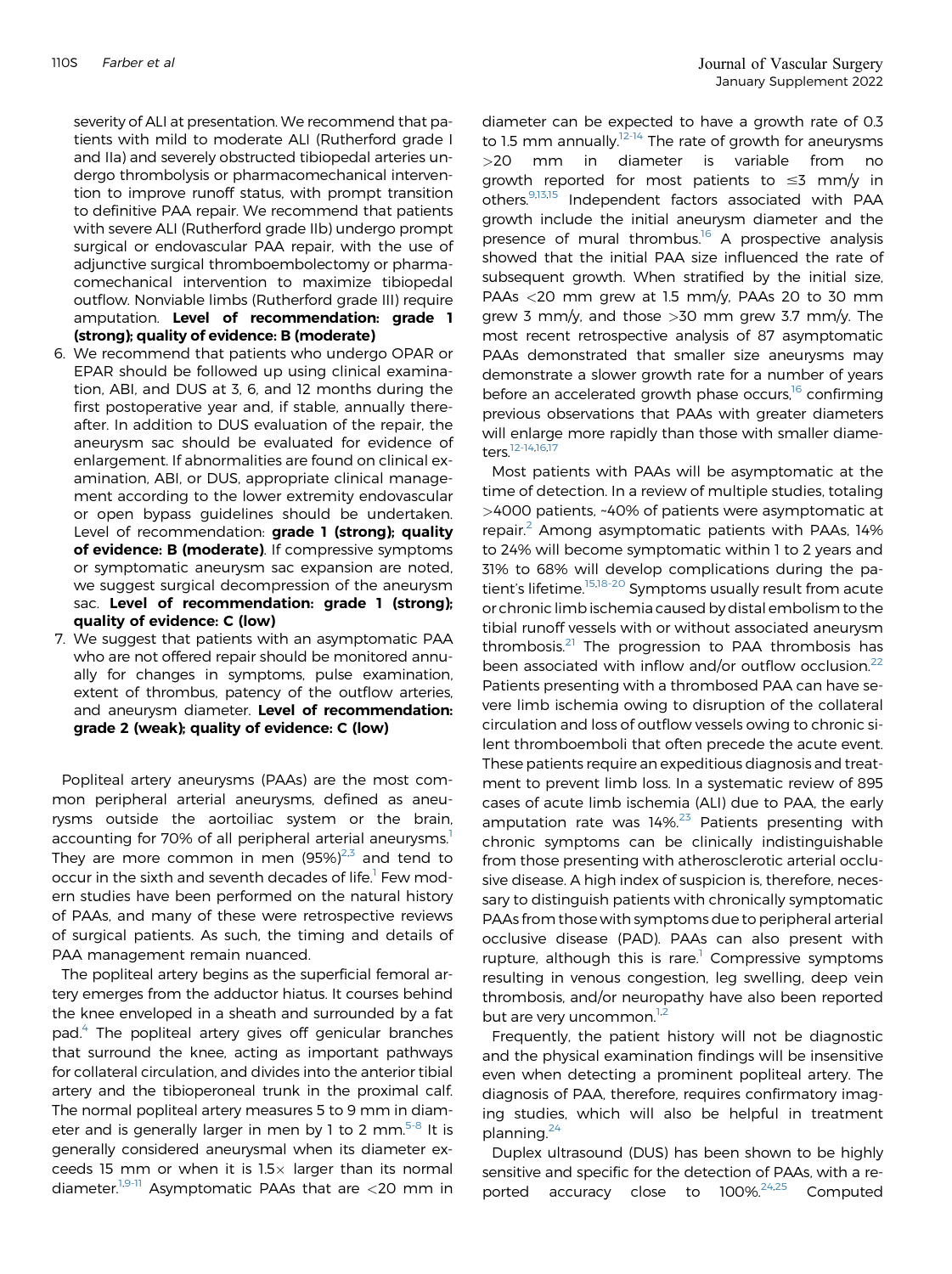#### <span id="page-2-0"></span>Table. Society for Vascular Surgery clinical practice guidelines on popliteal artery aneurysms: recommendations

| Investigator                                                                                                                                                                                                                                                                                 | Population                                                                                               | <b>Interventions</b>  | <b>Outcomes</b>                                                                                                                                                                                                                                                                                                                                                                                                                                                                                                                                                                                                                                                  | Methodologic quality                                               |
|----------------------------------------------------------------------------------------------------------------------------------------------------------------------------------------------------------------------------------------------------------------------------------------------|----------------------------------------------------------------------------------------------------------|-----------------------|------------------------------------------------------------------------------------------------------------------------------------------------------------------------------------------------------------------------------------------------------------------------------------------------------------------------------------------------------------------------------------------------------------------------------------------------------------------------------------------------------------------------------------------------------------------------------------------------------------------------------------------------------------------|--------------------------------------------------------------------|
|                                                                                                                                                                                                                                                                                              |                                                                                                          |                       | Recommendation 1: We recommend that patients who present with a PAA are screened for both a contralateral PAA and an AAA (grade 1B)                                                                                                                                                                                                                                                                                                                                                                                                                                                                                                                              |                                                                    |
| Dawson et al,<br>1997                                                                                                                                                                                                                                                                        | Patients with PAAs (review of<br>literature)                                                             | Variable              | For >1600 cases reported, average rate<br>of bilateral PAA was 50%, and<br>average rate of associated AAAs was<br>36%                                                                                                                                                                                                                                                                                                                                                                                                                                                                                                                                            | Mix of mostly<br>retrospective and a<br>few prospective<br>studies |
| Tsilimparis et al. <sup>2</sup><br>2013                                                                                                                                                                                                                                                      | Tabular review of series of<br><b>PAA</b> patients                                                       | Variable              | In $>$ 2600 patients from studies<br>reported in previous 25 years, average<br>rate of bilateral PAA was 48% and of<br>concomitant AAA was 38%                                                                                                                                                                                                                                                                                                                                                                                                                                                                                                                   | Mix of mostly<br>retrospective and a<br>few prospective<br>studies |
|                                                                                                                                                                                                                                                                                              | the PAA has become $>30$ mm, especially in the absence of thrombus (grade $2C$ )                         |                       | Recommendation 2:We recommend that patients with an asymptomatic PAA >20 mm in diameter should undergo repair to reduce the<br>risk of thromboembolic complications and limb loss (grade 1B). For selected patients at higher clinical risk, repair can be deferred until                                                                                                                                                                                                                                                                                                                                                                                        |                                                                    |
| Cousins et al, <sup>16</sup><br>2018                                                                                                                                                                                                                                                         | Asymptomatic PAAs treated<br>for $\geq$ year of medical and<br>observational<br>management before repair | Variable              | 87 PAAs in 65 patients were evaluated;<br>mean initial diameter at diagnosis<br>was 16.9 mm; multivariable analysis<br>determined that initial diameter (OR,<br>5.53; $P = .007$ ) and presence or<br>development of mural thrombus<br>(OR, 4.00; $P = .008$ ) independently<br>predicted for PAA diameter growth                                                                                                                                                                                                                                                                                                                                                | Retrospective study                                                |
| Lowell et al, <sup>17</sup><br>1994                                                                                                                                                                                                                                                          | Consecutive patients with<br>symptomatic or<br>asymptomatic PAAs                                         | Variable              | 161 PAAs in 106 patients were followed<br>up for a mean of 6.7 years (range,<br>3 days to 12.1 years); 15 limbs<br>presented with acute symptoms, 52<br>with chronic symptoms, and 94 were<br>asymptomatic; $\geq$ 1 of 3 risk factors<br>(size, $>2$ cm, thrombus, poor runoff)<br>was initially present in 11 of 12 limbs<br>(91.7%) compared with 9 of 24 control<br>limbs (37.5%) that remained<br>asymptomatic ( $P < .05$ )                                                                                                                                                                                                                                | Retrospective study                                                |
| Galland et al, <sup>29</sup><br>2005                                                                                                                                                                                                                                                         | Consecutive patients with<br>symptomatic or<br>asymptomatic PAA                                          | Variable              | 116 PAAs in 73 patients, 39 (34%) with<br>acute ischemia; size and distortion<br>were greater in PAAs presenting with<br>acute ischemia than in<br>asymptomatic PAAs ( $P < .01$ ); degree<br>of distortion differentiated<br>symptomatic from asymptomatic<br>PAAs ( $P = .0066$ ); size was not<br>significantly different between these<br>2 groups; for PAA $\geq$ 3 cm in diameter<br>with $\geq$ 45° distortion, sensitivity,<br>specificity, and positive and negative<br>predictive values for thrombosis were<br>90%, 89%, 83%, and 94%, respectively                                                                                                   | Prospective study                                                  |
| Recommendation 3: We suggest that for patients with a PAA $<$ 20 mm, in the presence of thrombus and clinical suspicion of embolism or<br>imaging evidence of poor distal runoff, repair should be considered to prevent thromboembolic complications and possible limb loss<br>$(grade 2C)$ |                                                                                                          |                       |                                                                                                                                                                                                                                                                                                                                                                                                                                                                                                                                                                                                                                                                  |                                                                    |
| Ascher et al, <sup>30</sup><br>2003                                                                                                                                                                                                                                                          | 34 PAAs in 25 patients; 14<br>(41%) had no symptoms<br>(group 1) and 20 (59%) had<br>symptoms (group 2)  | <b>Bypass surgery</b> | PAA diameter averaged 2.8 $\pm$ 0.7 cm<br>(range, 1.8-4.5 cm) in group 1 and<br>$2.2 \pm 0.8$ cm (range, 1.3-4.0 cm) in<br>group 2 ( $P < .03$ ); PAA thrombosis<br>was present in 7 of 20 limbs in group<br>2; 4 of these patients had ipsilateral<br>SFA thrombosis; evaluation of<br>infrapopliteal arteries in group 1<br>showed 3-vessel runoff in 7 limbs, 2-<br>vessel runoff in 3 limbs, 1-vessel runoff<br>in 2 limbs, and no vessel runoff in 2<br>limbs; all infrapopliteal arteries were<br>either occluded or significantly<br>stenotic in 14 limbs (70%); in group 2,<br>1-vessel runoff was observed in 5<br>limbs, and 2-vessel runoff in 1 limb | Retrospective study                                                |

(Continued on next page)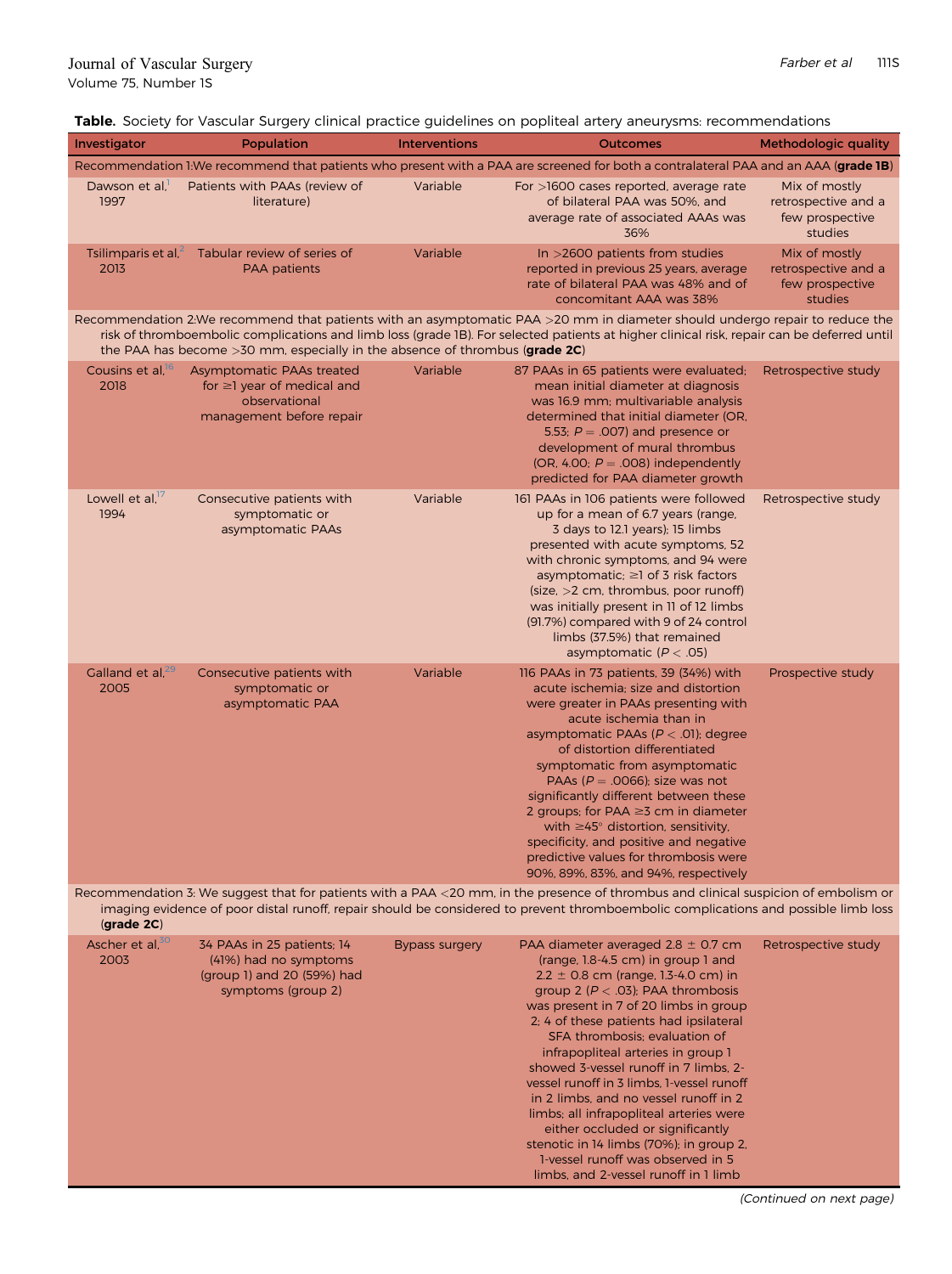#### Table. Continued.

| <b>Investigator</b>                    | Population                                         | <b>Interventions</b>                                                                                                                       | <b>Outcomes</b>                                                                                                                                                                                                                                                                                                                                                                                                                                                                                                                                                                                                                                                                                                                                                              | Methodologic quality                                                                       |
|----------------------------------------|----------------------------------------------------|--------------------------------------------------------------------------------------------------------------------------------------------|------------------------------------------------------------------------------------------------------------------------------------------------------------------------------------------------------------------------------------------------------------------------------------------------------------------------------------------------------------------------------------------------------------------------------------------------------------------------------------------------------------------------------------------------------------------------------------------------------------------------------------------------------------------------------------------------------------------------------------------------------------------------------|--------------------------------------------------------------------------------------------|
| Dawson et al, <sup>20</sup><br>1994    | <b>Asymptomatic PAAs</b>                           | Observation                                                                                                                                | 42 Patients with mean PAA diameter of<br>3.1 cm (range, 1.8-8.0 cm); 1 or both<br>ankle pulses were absent in 18/42<br>limbs; during follow-up, 25/42<br>asymptomatic PAAs under<br>observation had complications at<br>mean observation of 18 months<br>(range, 1 day to 65 months); absent<br>ankle pulses at initial examination<br>significantly predicted for natural<br>history of asymptomatic PAA; risk of<br>complications was also greater with<br>increasing diameter ( $\geq$ 2 cm)                                                                                                                                                                                                                                                                              | Retrospective study                                                                        |
| considered (grade 2C)                  |                                                    |                                                                                                                                            | Recommendation 4: For asymptomatic patients with a life expectancy of ≥5 years, we suggest open PAA repair, provided that an adequate<br>saphenous vein is present; for patients with a diminished life expectancy, if intervention is indicated, endovascular repair should be                                                                                                                                                                                                                                                                                                                                                                                                                                                                                              |                                                                                            |
| Garg et al, <sup>31</sup> 2012         | 21 PAA patients                                    | <b>EPAR</b>                                                                                                                                | 3 Graft failures of 20 procedures; open<br>thrombectomy ( $n = 2$ ) and<br>femorotibial bypass ( $n = 1$ );<br>significantly increased graft failure<br>rate with 1-compared with 2- or 3-<br>vessel runoff                                                                                                                                                                                                                                                                                                                                                                                                                                                                                                                                                                  | Retrospective study;<br>moderate<br>methodologic quality                                   |
| Serrano<br>Hernando<br>et al, 32 2015  | 171 PAAs in 142 men; 53.3%<br>asymptomatic         | 139 OPAR, 32 EPAR                                                                                                                          | 27 Occlusions (14.4% OPAR, 21.8%)<br>EPAR); only variable associated with<br>patency on multivariate analysis was<br>poor runoff                                                                                                                                                                                                                                                                                                                                                                                                                                                                                                                                                                                                                                             | Retrospective study;<br>moderate<br>methodologic quality                                   |
| Beuschel et al, <sup>33</sup><br>2020  |                                                    |                                                                                                                                            | Meta-analysis of mainly<br>nonrandomized studies (1 small RCT)<br>showed that, compared with EPAR,<br>OPAR was associated with greater<br>primary patency at 1 year (OR, 2.13;<br>95% CI, 1.45-3.14) and 3 years (OR, 1.41;<br>95% CI, 0.99-2.01), lower occlusion<br>rate at 30 days (OR, 0.41; 95% CI,<br>0.24-0.68), and fewer reinterventions<br>but longer hospital stay and more<br>wound complications; no significant<br>difference was found in mortality<br>(OR, 0.28; 95% CI, 0.06-1.36 at 30 days;<br>OR, 0.49; 95% CI, 0.21-1.17 at longest<br>follow up), secondary patency (OR,<br>1.59; 95% CI, 0.92-3.07 at 1 year), or<br>amputation rate (OR, 0.85; 95% CI,<br>0.56-1.31) between OPAR and EPAR;<br>certainty for these estimates was, in<br>general, low | Systematic review of 1<br>high risk of bias RCT<br>and observational<br>studies            |
| Eslami et al, <sup>34</sup><br>2015    | Asymptomatic PAAs in VQI<br>from 2010 to 2013      | 221 OPAR, 169 EPAR;<br>MALE, loss of primary<br>patency, and MALE-<br>free survival were<br>compared                                       | OPAR patients had significantly greater<br>MALE-free survival (95% vs 80%;<br>$P < .001$ ) and MALE-POD-free<br>survival (93% vs 80%; P < . 001) rates at<br>1 year after procedure; OPAR was<br>associated with lower hazard of<br>MALE (HR, 0.35; 95% CI, 0.15-0.86;<br>$P <$ .05), MALE-POD (HR, 0.28; 95% CI,<br>0.13-0.63; $P <$ .05), and primary<br>patency loss (HR, 0.25; 95% CI,<br>$0.10 - 0.58$ ; $P < .05$ )                                                                                                                                                                                                                                                                                                                                                    | Retrospective, multi-<br>institutional registry<br>study; moderate<br>methodologic quality |
| Galinanes et al. <sup>35</sup><br>2013 | PAA repair in Medicare<br>beneficiaries, 2005-2007 | Comparison of 2962<br>Medicare patients<br>after OPAR $(n = 2413)$<br>and EPAR ( $n = 549$ );<br>reintervention rates,<br>LOS, and charges | Greater LOS and hospital charges for<br>OPAR; greater 30- and 90-day<br>reinterventions for<br>EPAR (4.6% vs 2.1%; $P = .001$ ;<br>11.8% vs 7.4%; $P = .0007$ , respectively)                                                                                                                                                                                                                                                                                                                                                                                                                                                                                                                                                                                                | Retrospective<br>administrative<br>database; moderate<br>to low methodologic<br>quality    |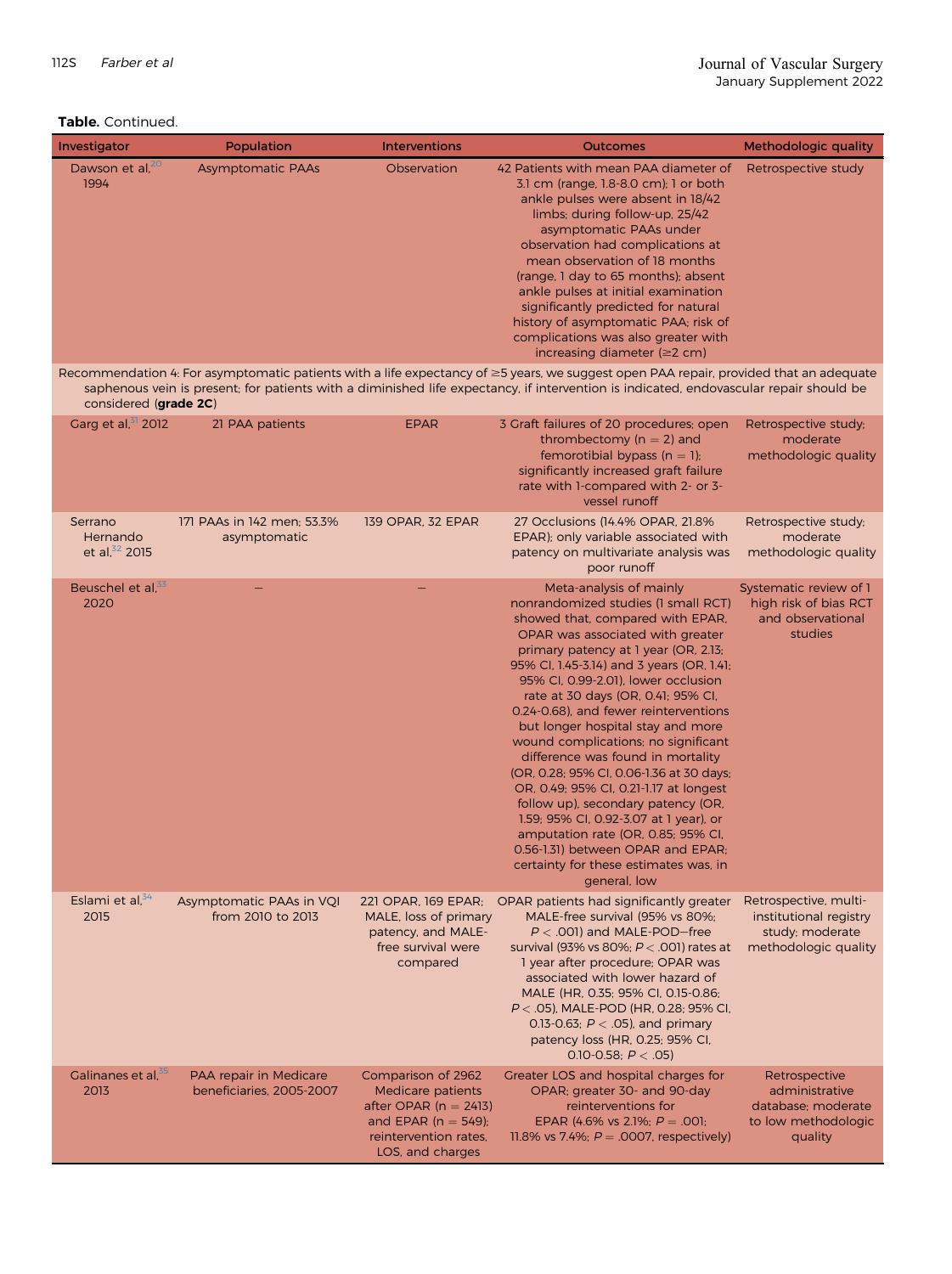#### Table. Continued.

| Investigator                                                                                                                                                                                                                                                                                                                                                                                                                                                                                                                                                                                                                                                                                                                                                          | Population                                                                                      | <b>Interventions</b>                                                                                                                      | <b>Outcomes</b>                                                                                                                                                                                                                                                                                                                                                                                                 | Methodologic quality                                                                        |
|-----------------------------------------------------------------------------------------------------------------------------------------------------------------------------------------------------------------------------------------------------------------------------------------------------------------------------------------------------------------------------------------------------------------------------------------------------------------------------------------------------------------------------------------------------------------------------------------------------------------------------------------------------------------------------------------------------------------------------------------------------------------------|-------------------------------------------------------------------------------------------------|-------------------------------------------------------------------------------------------------------------------------------------------|-----------------------------------------------------------------------------------------------------------------------------------------------------------------------------------------------------------------------------------------------------------------------------------------------------------------------------------------------------------------------------------------------------------------|---------------------------------------------------------------------------------------------|
| Pulli et al, 36 2012                                                                                                                                                                                                                                                                                                                                                                                                                                                                                                                                                                                                                                                                                                                                                  | PAA repair                                                                                      | and 21 EPAR<br>outcomes                                                                                                                   | Comparison of 43 OPAR Equal outcomes across all compared<br>between OPAR and EPAR                                                                                                                                                                                                                                                                                                                               | Retrospective single-<br>institution analysis;<br>moderate<br>methodologic quality          |
| Pulli et al, <sup>37</sup> 2013                                                                                                                                                                                                                                                                                                                                                                                                                                                                                                                                                                                                                                                                                                                                       | PAA repair                                                                                      | Comparison of 178<br>OPAR and 134 EPAR<br>outcomes, including<br>primary patency and<br>limb loss                                         | Similar outcomes noted between<br>OPAR and EPAR                                                                                                                                                                                                                                                                                                                                                                 | Retrospective multi-<br>institution analysis;<br>moderate<br>methodologic quality           |
| Leake et al, <sup>38</sup><br>2017                                                                                                                                                                                                                                                                                                                                                                                                                                                                                                                                                                                                                                                                                                                                    | PAA repair                                                                                      | Meta-analysis of 14<br>studies, including<br>4880 PAA repairs<br>(OPAR, 3915; EPAR,<br>1210)                                              | OPAR had longer LOS (SMD, 2.158; 95%<br>CI, 1.225-3.090; $P < .001$ ) and fewer<br>reinterventions (OR, 0.275; 95% CI,<br>0.166-0.454; $P <$ .001); primary<br>patency was better for OPAR at 1 and<br>3 years (RR, 0.607 $[P=.01]$ ; RR, 0.580<br>$[P = .006]$ , respectively); no difference<br>in secondary patency at 1 and 3 years<br>(RR, 0.770 [ $P = .458$ ]; RR, 0.642<br>$[P = .073]$ , respectively) | Systematic review of<br>one low-quality RCT<br>and observational<br>studies                 |
| Antonello et al, 39<br>2005                                                                                                                                                                                                                                                                                                                                                                                                                                                                                                                                                                                                                                                                                                                                           | Patients with PAA                                                                               | 15 OPAR, 15 EPAR,<br>comparison of<br>outcomes                                                                                            | Similar outcomes between OPAR and<br><b>EPAR</b>                                                                                                                                                                                                                                                                                                                                                                | Single-center,<br>prospective<br>randomized trial of<br>low power but<br>appropriate method |
| Recommendation 5: We recommend that intervention for thrombotic and/or embolic complications of PAA be stratified by the severity of<br>ALI at presentation. We recommend that patients with mild to moderate ALI (Rutherford grade I and IIa) and severely obstructed<br>tibiopedal arteries undergo thrombolysis or pharmacomechanical intervention to improve runoff status, with prompt transition to<br>definitive PAA repair. We recommend that patients with severe ALI (Rutherford grade IIb) should undergo prompt surgical or<br>endovascular PAA repair, with the use of adjunctive surgical thromboembolectomy or pharmacomechanical intervention to maximize<br>tibiopedal outflow. Nonviable limbs (Rutherford grade III) require amputation (grade 1B) |                                                                                                 |                                                                                                                                           |                                                                                                                                                                                                                                                                                                                                                                                                                 |                                                                                             |
| Marty et al, <sup>40</sup><br>2002                                                                                                                                                                                                                                                                                                                                                                                                                                                                                                                                                                                                                                                                                                                                    | 12 Patients with ALI.<br>Rutherford grade IIa; 1 with<br>ALI, Rutherford grade IIb              | All patients received<br>preoperative<br>thrombolysis                                                                                     | Thrombolysis failures (3/13) predicted<br>for bypass failure and AKA;<br>thrombolysis for ALI IIb resulted in<br>rhabdomyolysis and death                                                                                                                                                                                                                                                                       | Retrospective study;<br>moderate<br>methodologic quality                                    |
| Pulli et al, 41 2006                                                                                                                                                                                                                                                                                                                                                                                                                                                                                                                                                                                                                                                                                                                                                  | 17 Patients with ALI.<br>Rutherford grade I-IIa; 19<br>with ALI, Rutherford grade<br><b>IIb</b> | 17 Patients with<br>Rutherford grade I-IIa<br>received preoperative<br>lysis; 19 with<br>Rutherford grade IIb<br>underwent open<br>repair | 11/17 Thrombolysis patients (64.5%) had<br>restoration of patency of PAA and $\geq$ 1<br>tibial vessel                                                                                                                                                                                                                                                                                                          | Retrospective study;<br>moderate<br>methodologic quality                                    |
| Kropman et al, <sup>23</sup><br>2010                                                                                                                                                                                                                                                                                                                                                                                                                                                                                                                                                                                                                                                                                                                                  | 895 Patients with ALI (122<br>with Rutherford grade<br>noted: 101, IIa; 18, IIb; 3, III)        | 313, Lysis (255)<br>preoperatively); 551.<br>OPAR; 31, primary<br>amputation                                                              | Pre- and intraoperative thrombolysis<br>plus bypass yielded improved graft<br>patency rates at 1 year but no change<br>in amputation rates compared with<br>surgical thrombectomy plus bypass                                                                                                                                                                                                                   | Systematic review (8<br>prospective, 25<br>retrospective); good<br>methodologic quality     |
| Pulli et al, <sup>37</sup> 2013                                                                                                                                                                                                                                                                                                                                                                                                                                                                                                                                                                                                                                                                                                                                       | 51 Patients with ALI: 40,<br>Rutherford grade I-IIa; 11, IIb                                    | Patients with I-IIa<br>received lysis then<br>repair (30 OPAR; 10<br>EPAR); patients with<br><b>IIb received OPAR</b>                     | At 48 months, limb salvage was 81.5%                                                                                                                                                                                                                                                                                                                                                                            | Multicenter<br>retrospective study;<br>moderate<br>methodologic quality                     |
| Dorigo et al, 42<br>2002                                                                                                                                                                                                                                                                                                                                                                                                                                                                                                                                                                                                                                                                                                                                              | 24 Patients with ALI,<br>Rutherford grade I-IIa                                                 | 10 Patients received<br>OPAR; 14, lysis<br>followed by OPAR                                                                               | Perioperative (30-day) limb salvage was<br>70% for OPAR, which improved to<br>86% with addition of thrombolysis                                                                                                                                                                                                                                                                                                 | Retrospective<br>comparative study;<br>moderate<br>methodologic quality                     |
| Dorigo et al, 43<br>2018                                                                                                                                                                                                                                                                                                                                                                                                                                                                                                                                                                                                                                                                                                                                              | 13 Patients with ALI (8 with<br>Rutherford grade I-IIa)                                         | 8 Patients treated with<br><b>lysis</b>                                                                                                   | 6/8 (75%) Successful                                                                                                                                                                                                                                                                                                                                                                                            | Retrospective<br>multicenter study;<br>moderate<br>methodologic quality                     |
| Huang et al, <sup>44</sup><br>2007                                                                                                                                                                                                                                                                                                                                                                                                                                                                                                                                                                                                                                                                                                                                    | 358 Cases of PAA in 289<br>patients; 74 (21%) with ALI                                          | received preoperative<br><b>lysis</b>                                                                                                     | 74 Patients with ALI; 24 30-Day primary patency for ALI grade II<br>patients increased with lysis (96% $\pm$<br>4% vs 80% $\pm$ 9%)                                                                                                                                                                                                                                                                             | Retrospective, single-<br>center study;<br>moderate<br>methodologic quality                 |

(Continued on next page)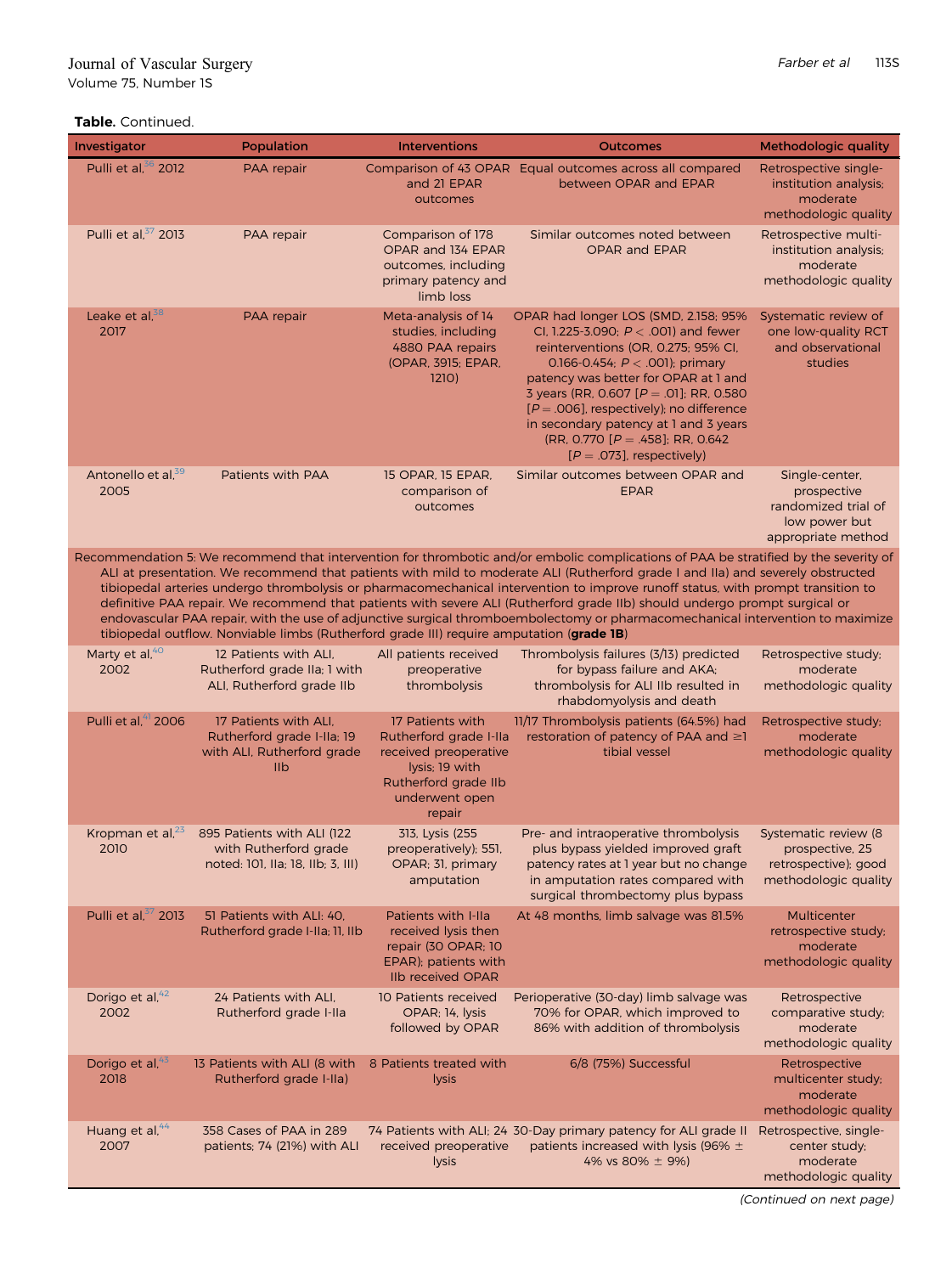#### Table. Continued.

| Investigator                                                                                                                                                                                                                                                                                                                                                                                                                                                                                                                                                                                                                                                                                                                                  | Population                                                                                            | <b>Interventions</b>                                                                                             | <b>Outcomes</b>                                                                                                                                                                                                                                                  | Methodologic quality                                      |
|-----------------------------------------------------------------------------------------------------------------------------------------------------------------------------------------------------------------------------------------------------------------------------------------------------------------------------------------------------------------------------------------------------------------------------------------------------------------------------------------------------------------------------------------------------------------------------------------------------------------------------------------------------------------------------------------------------------------------------------------------|-------------------------------------------------------------------------------------------------------|------------------------------------------------------------------------------------------------------------------|------------------------------------------------------------------------------------------------------------------------------------------------------------------------------------------------------------------------------------------------------------------|-----------------------------------------------------------|
| Recommendation 6: We recommend that patients who undergo OPAR or EPAR should be followed up using clinical examination, ankle<br>brachial index (ABI), and DUS at 3, 6, and 12 months during the first postoperative year and, if stable, annually thereafter. In addition to<br>DUS evaluation of the repair, the aneurysm sac should be evaluated for evidence of enlargement. If abnormalities are found on clinical<br>examination, ABI, or DUS, appropriate clinical management according to the lower extremity endovascular or open bypass guidelines<br>should be undertaken (grade 1B). If compressive symptoms or symptomatic aneurysm sac expansion are noted, we suggest surgical<br>decompression of the aneurysm sac (grade IC) |                                                                                                       |                                                                                                                  |                                                                                                                                                                                                                                                                  |                                                           |
| Zierler et al. <sup>45</sup><br>2018                                                                                                                                                                                                                                                                                                                                                                                                                                                                                                                                                                                                                                                                                                          | SVS review of multiple<br>endovascular and open<br>lower extremity<br>revascularization<br>procedures | DUS, ABI, and physical<br>examination<br>surveillance<br>recommended at 1, 6,<br>and 12 months, then<br>annually | Numerous studies (≥2300) have<br>demonstrated that identifying and<br>repairing graft-threatening lesions<br>prolongs bypass patency                                                                                                                             | Retrospective and<br>meta-analysis                        |
| Stone et al, <sup>46</sup><br>2005                                                                                                                                                                                                                                                                                                                                                                                                                                                                                                                                                                                                                                                                                                            | 55 Patients with PAAs                                                                                 | 3 months for 2 years,<br>then every 6 months                                                                     | DUS at discharge, every One third of PAAs repaired by OPAR or<br><b>EPAR required secondary</b><br>intervention within 2 years                                                                                                                                   | Retrospective review;<br>moderate<br>methodologic quality |
| Piazza et al, <sup>47</sup><br>2014                                                                                                                                                                                                                                                                                                                                                                                                                                                                                                                                                                                                                                                                                                           | <b>46 EPARs</b>                                                                                       | 12 months, then<br>annually                                                                                      | DUS surveillance at 1, 6, 11 Stent-graft failures; 63% within first<br>year                                                                                                                                                                                      | Retrospective review;<br>moderate<br>methodologic quality |
| Davies et al, <sup>48</sup><br>2010                                                                                                                                                                                                                                                                                                                                                                                                                                                                                                                                                                                                                                                                                                           | 48 Patients with 63 PAAs                                                                              | schedule reported                                                                                                | DUS surveillance but no 5 PAAs with flow into sac and aneurysm<br>growth                                                                                                                                                                                         | Retrospective review:<br>moderate<br>methodologic quality |
|                                                                                                                                                                                                                                                                                                                                                                                                                                                                                                                                                                                                                                                                                                                                               |                                                                                                       |                                                                                                                  | Recommendation 7: We suggest that patients with an asymptomatic PAA who are not offered repair should be monitored annually for<br>changes in symptoms, pulse examination, extent of thrombus, patency of the outflow arteries, and aneurysm diameter (grade 2C) |                                                           |
| Dawson et al, <sup>20</sup><br>1994                                                                                                                                                                                                                                                                                                                                                                                                                                                                                                                                                                                                                                                                                                           | 42 Patients with<br>asymptomatic PAAs                                                                 | and complications                                                                                                | Monitored for symptoms 24% Developed complications within<br>1 year, and 68% developed<br>complications due to PAAs within<br>5 years; absence of ankle pulses was a<br>strong predictor of complications                                                        | Retrospective case<br>series                              |
| Ascher et al, <sup>30</sup><br>2003                                                                                                                                                                                                                                                                                                                                                                                                                                                                                                                                                                                                                                                                                                           | 34 Patients identified<br>retrospectively with PAA                                                    | Variable                                                                                                         | Size did not accurately predict for<br>complications; aneurysms <2 cm still<br>posed risk of thrombosis and<br>complications                                                                                                                                     | Retrospective case<br>series                              |
| Dawson et al, <sup>1</sup><br>1997                                                                                                                                                                                                                                                                                                                                                                                                                                                                                                                                                                                                                                                                                                            | Review of 13 retrospective<br>case series; 437 aneurysms<br>total                                     | Variable                                                                                                         | Complications developed at a mean<br>observation time of 18 months:<br>complication rate varied, 8%-100%;<br>amputation rate with complications,<br>25%                                                                                                          | Retrospective case<br>series                              |
| Schröder et al, <sup>49</sup><br>1996                                                                                                                                                                                                                                                                                                                                                                                                                                                                                                                                                                                                                                                                                                         | Retrospective review of 217<br>patients                                                               | Variable                                                                                                         | 53% of patients treated conservatively<br>were free of symptoms at 5 years                                                                                                                                                                                       | Retrospective case<br>series                              |
| Farina et al, <sup>50</sup><br>1989                                                                                                                                                                                                                                                                                                                                                                                                                                                                                                                                                                                                                                                                                                           | Retrospective review of 50<br>aneurysms                                                               | Variable                                                                                                         | 36% of 14 patients treated<br>conservatively had complications at a<br>mean of 26 months                                                                                                                                                                         | Retrospective case<br>series                              |

AAA, Abdominal aortic aneurysm; ABI, ankle brachial index; AKA, above the knee amputation; ALI, acute limb ischemia; CI, confidence interval; DUS, duplex ultrasound; EPAR, endovascular popliteal artery aneurysm repair; HR, hazard ratio; LOS, length of stay; MALE, major adverse limb events; OPAR, open popliteal artery aneurysm repair; OR, odds ratio; PAA, popliteal artery aneurysm; POD, perioperative death; RCT, randomized controlled trial; RR, relative risk; SFA, superficial femoral artery; SMD, standardized mean difference; SVS, Society for Vascular Surgery; VQI, Vascular Quality Initiative.

tomography angiography and magnetic resonance angiography can be used to identify the proximal and distal extent of the PAA, assess arterial inflow and outflow, and to plan the repair. Catheter-directed digital subtraction angiography has mainly been used for ALI when thrombolytic therapy is needed, when evaluating for concurrent endovascular repair, or to better assess a distal arterial target for open repair using lower extremity bypass.

Although very few PAA-specific studies have been reported on the optimal medical management, given that PAAs and atherosclerotic occlusive disease often occur together, the risk modification strategies and guidelines established for asymptomatic PAD or aortic

aneurysmal disease are often followed for patients with PAAs.<sup>[26,](#page-10-21)[27](#page-10-22)</sup> Thus, patients with a PAA who smoke should be counseled to cease smoking and be medically treated to control hypertension, hyperlipidemia, and diabetes, as part of an atherosclerotic factor control strategy. Although statins and antiplatelet agents may be indicated for that purpose, they have not been definitively shown to affect the natural history of PAAs. The only study that evaluated the effect of medication (eg, statins, anticoagulant agents,  $\beta$ -blockers, and antiarrhythmic agents) on PAA growth found no correlation, although the sample size was too small for meaningful conclusions.<sup>[16](#page-10-9)</sup>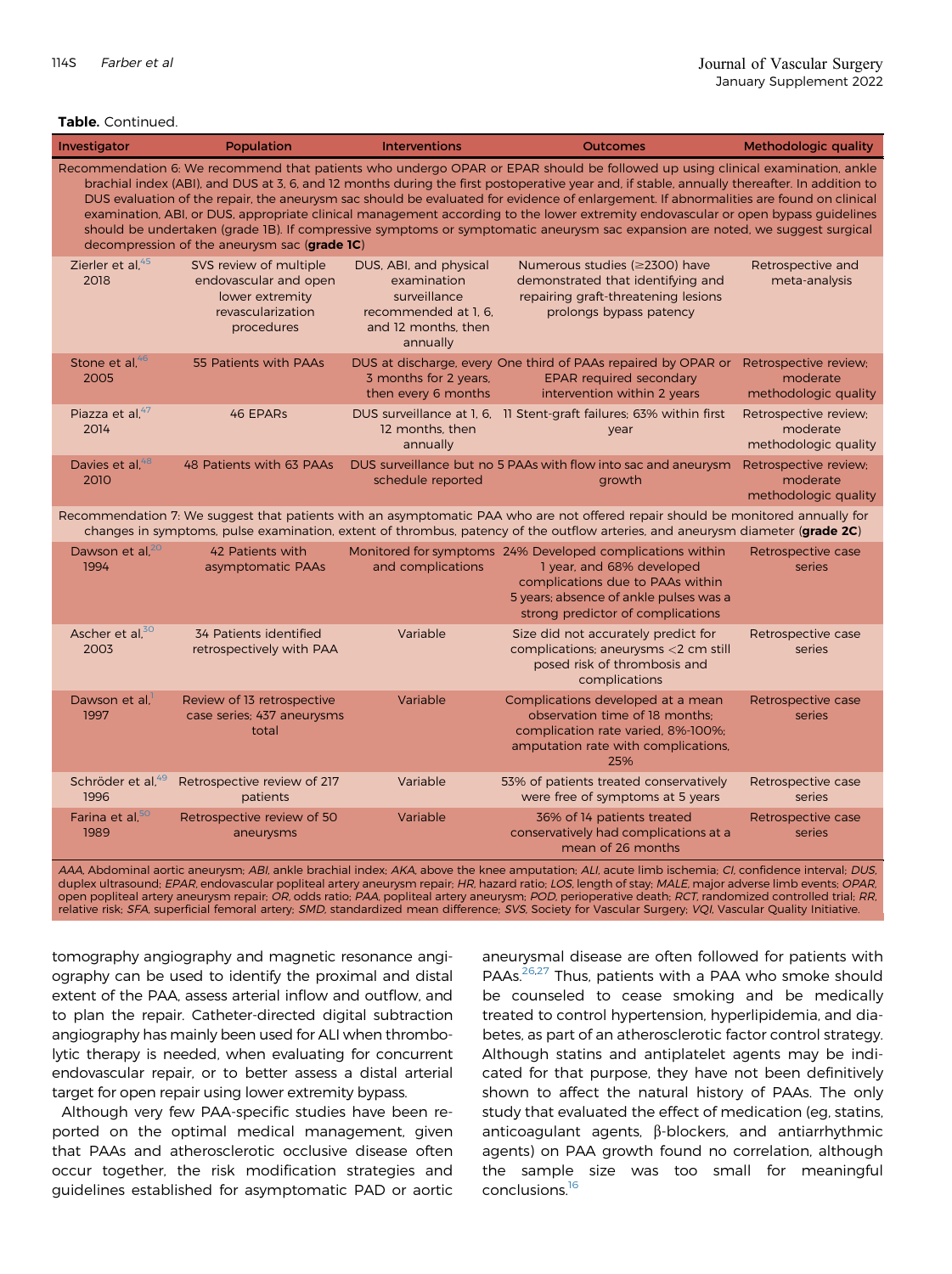When surgical treatment of a PAA is indicated, both open and endovascular approaches can be used. Endovascular PAA repair (EPAR) is a less invasive procedure in which a stent-graft is deployed across the PAA. In open PAA repair (OPAR), if the medial approach is used, the aneurysm should be bypassed with proximal and distal ligation of the aneurysm sac. Sac obliteration is desirable but can be technically difficult to complete. If the posterior approach is used, bypass and aneurysmorrhaphy should be performed. In patients with very large PAAs and compressive symptoms, the posterior approach is advantageous because it allows for complete decompression of the aneurysm sac. In some patients with PAA who present with ALI, thrombolysis has been used as an adjunct to EPAR or OPAR.

The reported data on PAAs were exhaustively evaluated by a working group of experts appointed by the Document Oversight Committee of the Society for Vascular Surgery (SVS). This working group identified seven guidelines from the available reported data using the Grading of Recommendations Assessment, Development, and Evaluation (GRADE) approach<sup>28</sup> that represent the most salient elements surrounding the treatment of patients with PAAs and in the present report has presented these guidelines, the evidence table [\(Table](#page-2-0)), and the relevant literature to support their use. It is important to note that in the management of PAAs, a dearth of highquality evidence is available to guide clinical decisionmaking. Rigorous well-controlled studies are badly needed to establish further clarity in this clinical area. As such, experienced clinicians can exercise considerable latitude in their approach to treating these complex patients.

#### **METHODS**

Guideline framework. Our expert panel used the GRADE approach to rate the quality of the available evidence and to grade the strength of the recommendations. This system, adopted by many other organizations, categorizes the recommendations as strong GRADE 1 or weak GRADE 2 according to the quality of the evidence, the balance between desirable and undesirable effects, the patient's values and preferences, and the required resources, feasibility and acceptability. GRADE 1 recommendations are meant to identify clinical practices for which the associated benefit clearly outweighs the risk. These recommendations can be made by clinicians and accepted by patients with a high degree of confidence. GRADE 2 recommendations are made when the benefits and risks are more closely matched and, as such, are more dependent on specific clinical scenarios. In general, clinician and patient preferences will play a more important role in the decision-making process in such circumstances. The SVS adjusted the GRADE rubric such that the level of evidence to support the recommendation is divided into three categories: A, high quality; B, moderate quality; and C, low quality. Conclusions based on highquality evidence are unlikely to change with further investigation. In contrast, those based on moderatequality evidence are more likely to be affected by future research. Finally, those based on low-quality evidence are the least supported by the current data and the most likely to be subject to change in the future. On occasion, a GRADE 1 recommendation can be made from low-quality (C) evidence.<sup>28</sup> The expert panel reached a consensus for all the recommendations and their level of supporting evidence. These guidelines represent a "living document," because new evidence is continually being collected and, as such, will require periodic updates as more is learned about the evaluation and management of PAAs.

Evidence to decision framework (decisional factors). Little is known about the values and preferences of patients with PAAs owing to the rarity of the condition. Therefore, the guideline committee members used their clinical expertise and assumed patient values from interactions with their patients. Most patients consider mortality and amputation as the most critical outcomes, followed by reintervention and patency. Patients would likely prefer an endovascular approach, unless it was clearly inferior in terms of its effect on these outcomes. This is consistent with the patient values derived from other similar contexts in vascular surgery, such as abdom-inal aortic aneurysms (AAAs).<sup>[51](#page-11-19)</sup> Interviews with patients with small AAAs have demonstrated that they cared the most about postoperative morbidity and mortality compared with the need for surveillance and the risk of long-term problems with endovascular repair. $51$  In terms of cost, an evaluation of the Centers for Medicare and Medicaid Services Inpatient claims (2005-2007) suggested that the medical and surgical supply charges for endovascular repair of PAAs (\$15,029) are considerably greater than those for open surgery (\$3188). However, open repair overall costs more than the endovascular approach (\$43,180 vs \$35,540, respectively). $35$  In contrast, a decision analysis suggested that traditional open repair with great saphenous vein (GSV) bypass might be the preferred treatment for 65-year-old asymptomatic patients with PAAs when all outcomes are considered.<sup>52</sup> The guidelines committee did not conduct a formal costeffectiveness analysis, and cost was not considered a major factor in making the recommendations. Endovascular and open approaches were both considered acceptable by patients and feasible in most settings if surgical expertise is available.

Evidence synthesis. The expert panel commissioned a systematic review of the MEDLINE, Embase, and Cochrane databases and Scopus that focused on evaluating two seminal research questions that relate to the management of PAAs. The first question evaluated the natural history of PAAs in an attempt to assess the timing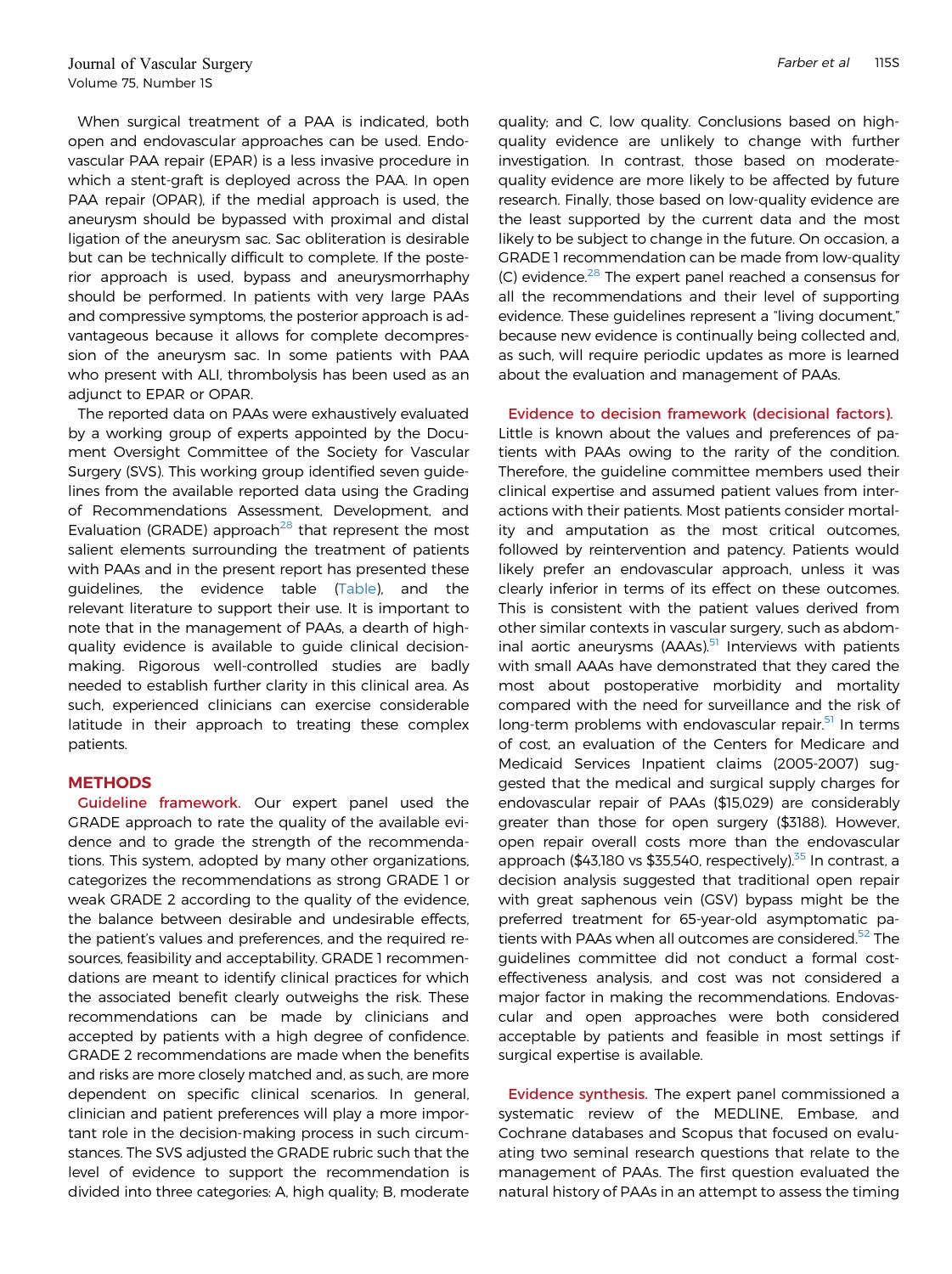of intervention. The second question appraised and compared the efficacy of OPAR and EPAR. The Mayo Clinic Evidence-Based Practice Center conducted the reviews. The search strategy identified 2191 references, of which 33 original studies and 4 systematic reviews were included. One systematic review of 13 studies and two additional original studies (836 PAAs) had evaluated the natural history question, and 3 meta-analyses and 31 studies (5381 patients and >5000 PAAs) had evaluated the comparative question. The methodology group performing the systematic review independently selected and appraised the studies and subsequently collaborated with the expert panel to integrate evidence into recommendations.<sup>[33](#page-11-1)</sup>

### Guidelines. Recommendation 1:We recommend that patients who present with <sup>a</sup> PAA are screened for both <sup>a</sup> contralateral PAA and an AAA (grade 1B)

The incidence of PAAs in the general population is rela-tively low, ranging from 0.1% to 2.8%.<sup>[10,](#page-10-24)[53](#page-11-21)</sup> Given their rarity, screening unselected patients or patients undergoing AAA screening has not been found to be cost-effective.<sup>[54](#page-11-22)</sup> Patients with a known PAA, however, have a greater risk of having a contralateral PAA or an AAA. Two separate reviews of the reported data, spanning two separate eras, both identified similar rates of contralateral PAAs (48% and 50%) and associated AAAs (36% and 38%).<sup>[1](#page-10-0),[2](#page-10-1)</sup> Given these associations, we recommend that patients who present with a PAA undergo screening of their contralateral leg and abdomen for both PAAs and AAAs, if not already known, preferably using DUS. Such screening should be repeated every 5 years.

The incidence of a PAA in patients with an AAA has been reported to range from 3% to 11%.<sup>[24](#page-10-15)[,54-56](#page-11-22)</sup> This incidence appears to be greater inmen with an AAA and in patients with larger AAAs. Routine screening of all patients with small AAAs for a PAA is controversial and may not be cost-effec-tive.<sup>[54](#page-11-22)[,57](#page-11-23)</sup> Men with larger AAAs may benefit from DUS screening of their popliteal arteries to detect a PAA.<sup>24,[56](#page-11-24)</sup>

## Recommendation 2: We recommend that patients with an asymptomatic PAA <sup>&</sup>gt;20 mm in diameter should undergo repair to reduce the risk of thromboembolic complications and limb loss (grade 1B). For selected patients at higher clinical risk, repair can be deferred until the PAA has become <sup>&</sup>gt;30 mm, especially in the absence of thrombus (grade 2C).

The optimal timing of intervention for asymptomatic PAA remains unclear. The primary concern with PAA is the development of thrombotic and embolic complications. Although the aneurysm diameter might not be the best predictor for future thrombosis, it is readily measurable and can be used broadly to stratify risk combined with other anatomic parameters. A decision to treat should balance the risk of thromboembolism with continued surveillance against the morbidity associated with procedural intervention.

Elective intervention of PAAs has been shown to be associated with superior outcomes in terms of limb salvage compared with PAAs treated emergently. Using size criteria alone, a general consensus has been reached that elective intervention should be considered for PAAs measuring  $\geq 20$  mm in diameter. This threshold was selected to deter resection of mildly dilated popliteal arteries and later reinforced given that symptomatic PAAs typically exceed 20 mm in diameter. In a study of 106 patients who were followed up for a mean of 6.7 years, 67 asymptomatic limbs were managed nonoperatively.<sup>[17](#page-10-10)</sup> In this cohort, symptoms had developed in 12 limbs (17.9%). At least one of three risk factors (ie, aneurysm size >20 mm, presence of thrombus, and poor tibial runoff) was present in 91.7% of the symptomatic group compared with 37.5% of the control limbs that remained asymptomatic. These findings prompted recommendations that patients with PAAs with any of these factors should undergo elective repair.

However, other studies have suggested that a higher threshold for intervention may be appropriate. In a study of 87 PAAs, it was determined that the initial diameter at diagnosis and the presence of luminal thrombus were the most important factors in determining which PAAs will expand at the greatest rate.<sup>[16](#page-10-9)</sup> The investigators recommended that for patients with good surgical risk, an asymptomatic aneurysm of  $\geq$ 25 mm would benefit from repair. In a retrospective review of 116 PAAs, it was observed that as the PAA increased in diameter, the de-gree of proximal angle of distortion also increased.<sup>[29](#page-10-17)</sup> Aneurysm size alone was not a significant predictor of symptom development. However, an increased diameter and degree of distortion occurred more often in PAAs associated with ALI than in asymptomatic PAAs. The investigators showed that a threshold of 30-mm diameter and  $>45^\circ$  of distortion were highly predictive of thrombosis and provided a reliable method of differentiating aneurysms best fit for elective repair. Thus, physicians should, at their discretion, determine their patient's candidacy for repair and may consider a higher size threshold of 30 mm for those deemed at high surgical risk.

#### Recommendation 3: We suggest that for patients with <sup>a</sup> PAA <sup>&</sup>lt;20 mm, in the presence of thrombus and clinical suspicion of embolism or imaging evidence of poor distal runoff, repair should be considered to prevent thromboembolic complications and possible limb loss (grade 2C).

The probability of embolization and thrombosis may not necessarily be dependent on aneurysm size. Ascher et al, $30$  in their retrospective series of 34 PAAs observed that patients with smaller PAAs (22  $\pm$  8 mm) had a greater incidence of thrombotic complications and clinical symptoms than those with larger aneurysms (28  $\pm$ 7 mm). $30$  Most of the small (ie, <20 mm) aneurysms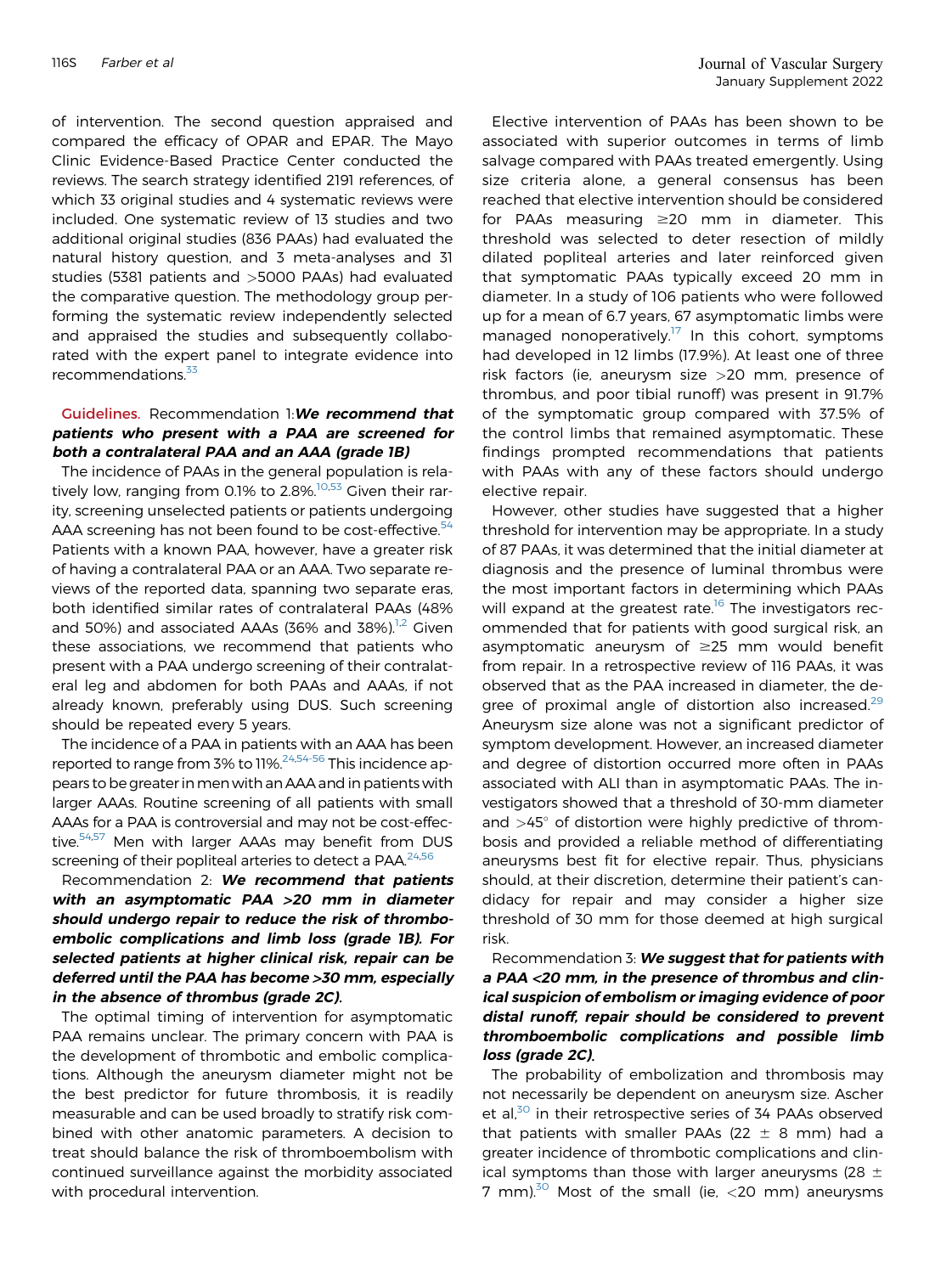(64%) were partially thrombosed, although this incidence was not significantly different from that of the larger aneurysms (70%). The investigators also observed that thrombosis of the PAA did not correlate with aneu-rysm size.<sup>[30](#page-10-18)</sup> When comparing runoff scores, these smaller symptomatic PAAs had poorer outflow vessels. Their study resulted in consideration of early intervention, even for PAAs <20 mm, when mural thrombus is present. However, no prospective evidence is available to further support this. Several studies have otherwise indicated that >70% of PAAs will contain some degree of thrombus and will form mural thrombus as the PAA enlarges. It remains controversial whether aneurysmal degeneration results in thrombus formation or if thrombus formation is responsible for the development of aneurysmal dilation. As such, surgical treatment determined by the presence of thrombus alone might lead to unjustifiable interventions.

Thrombus presence paired with impaired runoff, regardless of aneurysm diameter, however, might be a better marker to identify higher risk PAAs. Microembolism from the aneurysm can be responsible for blue toe syndrome, and such patients have a high risk of new arterial emboli, even after successful conservative treatment of the first event. Insidious microemboli can silently, yet significantly, compromise arterial runoff, with detrimental effects on the outcomes of subsequent interventions. Dawson et al, $^{20}$  $^{20}$  $^{20}$  in a retrospective study of 42 patients, demonstrated an increased risk of complications for patients with a PAA and no distal pulses compared with those with pulses present. These investigators suggested that such patients should not be classified as asymptomatic and should be considered for intervention.<sup>20</sup>

# Recommendation 4: For asymptomatic patients with a life expectancy of  $\geq$ 5 years, we suggest open PAA repair, provided that an adequate saphenous vein is present. For patients with <sup>a</sup> diminished life expectancy, if intervention is indicated, endovascular repair should be considered (grade 2C).

Treatment of patients with an asymptomatic PAA should be directed toward the reduction of thrombotic sequelae related to PAAs. In these patients, the exclusion of the PAA from the circulation should be the main aim of therapy. This objective can be achieved using either OPAR or EPAR. For OPAR, exclusion requires bypass with interval proximal and distal ligation of the aneurysm sac. For EPAR, exclusion is accomplished by sealing off the aneurysm with an endograft. Although a paucity of adequately powered level 1 prospective data is available comparing these two modalities, several studies have reported better long-term outcomes (ie, better patency and fewer major adverse limb events) after OPAR, especially if a single-segment GSV was used for the arterial bypass. $32,34-39$  $32,34-39$  $32,34-39$  Given these observations regarding the better long-term results, for patients who can tolerate either procedure with an

anticipated life expectancy of  $\geq$ 5 years, OPAR should be considered first if adequate GSV is available. An adequate GSV has been extrapolated from PAD studies to be a GSV >3 mm in diameter and free of intraluminal stenoses or synechiae.

In the absence of an adequate single-segment GSV, an alternative conduit such as an expanded polytetrafluoro-ethylene graft can be used with acceptable outcomes.<sup>[58](#page-11-25)</sup> An alternative autogenous vein may not provide better long-term patency outcomes than an expanded polyte-trafluoroethylene conduit.<sup>[59](#page-11-26)</sup> The latter, using a posterior approach, often allows for a good size match for proximal and distal popliteal arteries in this patient population.[60](#page-11-27)

Several studies that retrospectively compared the results of different PAA interventions have indicated that the number of tibial runoff vessels will affect the surgical outcomes. These studies suggested that the number of outflow arteries could adversely affect the results of EPAR but not OPAR. $31,32$  $31,32$  In a recent large study of the long-term results of EPAR, the investigators found that aneurysm size, coverage below the knee, and singlevessel runoff were the only predictors of major adverse limb events.<sup>[61](#page-11-28)</sup> Therefore, given the current data, for patients with poor tibial or pedal runoff, OPAR with GSV is considered preferential to EPAR for good-risk patients. High-risk patients, defined as those with a high cardiovascular risk or adverse anatomic criteria such as severe venous stasis or lymphedema, pose a challenge because the natural history of PAA is known only from purely retrospective data. As such, for patients with a poor life expectancy and an asymptomatic PAA, it may be reasonable to defer any intervention. If treatment of a PAA is indicated for such patients, because endovascular treatment is less taxing and has fewer postoperative complications, EPAR should be considered, regardless of the availability of the GSV or quality of the runoff vessels.

Our literature review suggests that younger age, the availability of single-segment GSV, challenged runoff vessels, and lower operative risk favor the choice of OPAR. However, greater equipoise for EPAR is present with advancing age, an insufficient GSV, the presence of satisfactory landing zones and tibial runoff, and higher operative risk. In the absence of robust comparative data, thoughtful judgment by an experienced vascular surgeon retains primacy in the selection of the optimal repair strategy.

Recommendation 5: We recommend that intervention for thrombotic and/or embolic complications of PAA be stratified by the severity of ALI at presentation. We recommend that patients with mild to moderate ALI (Rutherford grade I and IIa) and severely obstructed tibiopedal arteries undergo thrombolysis or pharmacomechanical intervention to improve runoff status, with prompt transition to definitive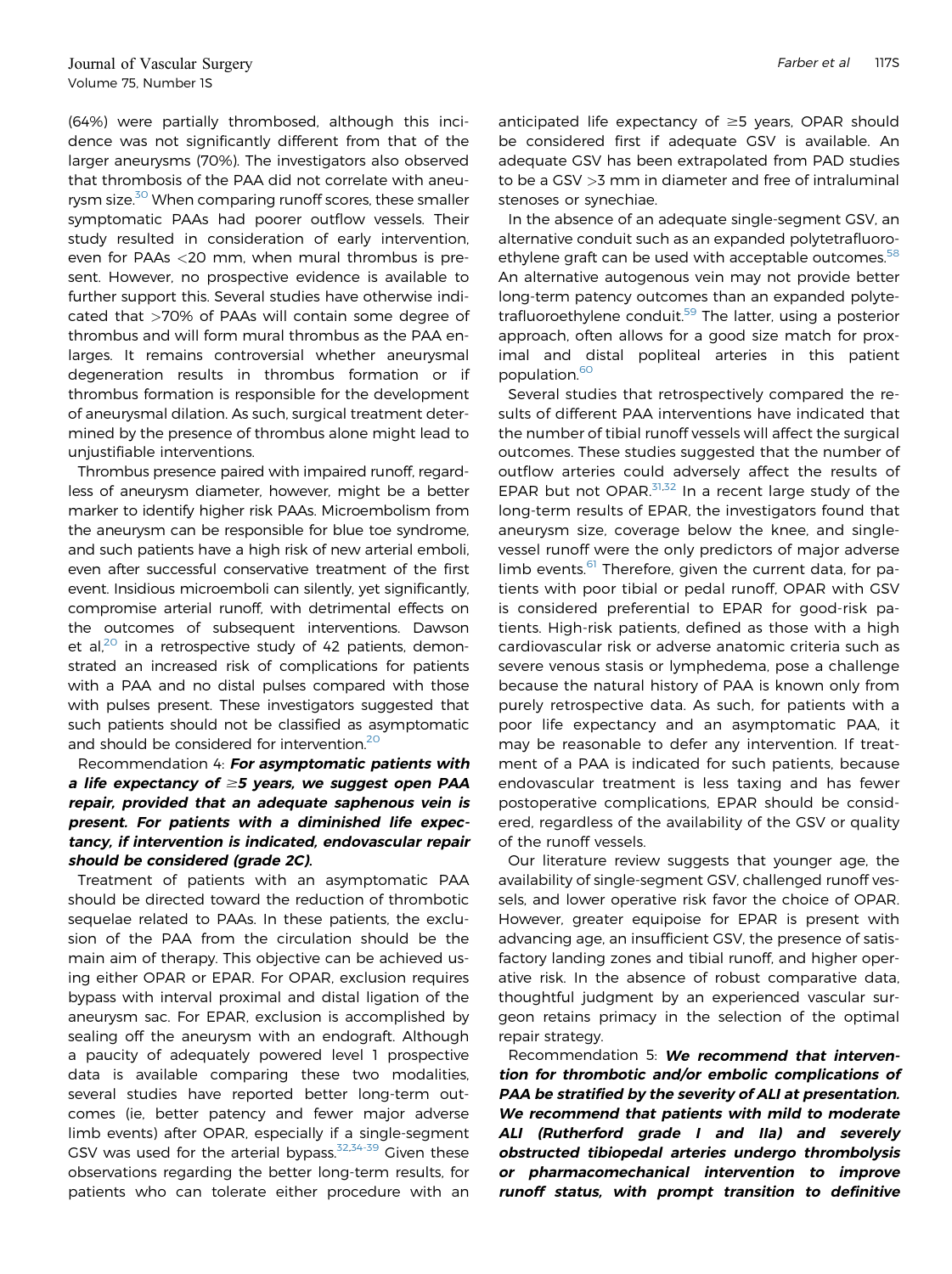# PAA repair. We recommend that patients with severe ALI (Rutherford grade IIb) should undergo prompt surgical or endovascular PAA repair, with the use of adjunctive surgical thromboembolectomy or pharmacomechanical intervention to maximize tibiopedal outflow. Nonviable limbs (Rutherford grade III) require amputation (grade 1B).

When patients present with an acutely thrombosed PAA, the degree of ischemic insult will determine the course of management[.23](#page-10-14),[37,](#page-11-5)[43](#page-11-11) ALI resulting from PAA thrombosis is frequently associated with a complete lack of patent tibiopedal runoff arteries. The indication for preoperative intra-arterial thrombolysis is restricted to selected patients who can withstand an additional period of limb ischemia (Rutherford grade I and IIa). $40,42$  $40,42$  In this condition, the rationale for thrombolysis is primarily to restore runoff for bypass grafting or endovascular repair. If arteriography demonstrates thrombosis of the PAA alone, with a good inflow source and suitable outflow, lytic therapy is not indicated, and prompt surgical or endovascular reconstruction should be performed. $37$  If the clot extends into the tibial arteries, without a visible runoff vessel, thrombolysis can be very useful to restore patency in at least one tibial vessel if the patient tolerates this intervention and ischemia is not worsened.<sup>[40-42](#page-11-8)[,44](#page-11-12)</sup> Patients with limb threatening ischemia (Rutherford grade IIb) cannot tolerate the additional ischemic time required by infusion thrombolysis and should urgently undergo surgical or endovascular revascularization, $23,40$  $23,40$  with the use of adjuncts, including mechanical or aspiration thrombectomy, to clear runoff vessels. For these patients, combined mechanical and thrombolytic therapy (pharmacomechanical thrombolysis) may increase the lytic effect, reducing the procedural time. Depending on the severity and duration of ischemia and the physical examination findings, calf fasciotomies may be required after successful revascularization.

Failure to establish a bypass target vessel using either lytic or operative methods can necessitate amputation, depending on the patient's clinical condition.<sup>[40](#page-11-8),[42](#page-11-10)</sup> Limbs that are not salvageable at presentation (Rutherford grade III) should undergo primary amputation rather than revascularization to avoid reperfusion injury, potential renal failure, and other complications attendant upon a nonviable limb. $23$  The timing of the amputation is dictated by clinical and physiologic findings.

Recommendation 6: We recommend that patients who undergo OPAR or EPAR should be followed up using clinical examination, ankle brachial index (ABI), and DUS at 3, 6, and 12 months during the first postoperative year and, if stable, annually thereafter. In addition to DUS evaluation of the repair, the aneurysm sac should be evaluated for evidence of enlargement. If abnormalities are found on clinical examination, ABI, or DUS, appropriate clinical management according to the lower extremity endovascular or open bypass

## guidelines should be undertaken (grade 1B). If compressive symptoms or symptomatic aneurysm sac expansion are noted, we suggest surgical decompression of the aneurysm sac (grade 1C).

Open surgical or endovascular treatment of PAAs requires a protocol of surveillance using DUS. Retrospective reviews have identified the incidence of secondary interventions ranging from 33% to 63% in the first 2 years after PAA repair. Specifically, of 48 surgical reconstructions, DUS identified 14 graft abnormalities in 12 reconstructions after the initial 30 days. Only seven endovascular reconstructions and two patients had presented with thrombosis of the stent-grafts within 2 months of treatment. The results from the other five DUS scans did not result in any intervention by the time of the report. $46,47$  $46,47$  $46,47$  Stenosis is the principal cause of graft thrombosis, and the SVS guidelines for surveillance after arterial procedures are relevant to PAA repair, with the recommendation for DUS surveillance at 3, 6, and 12 months in the first year and then annually, coupled with a physical examination.<sup>[45](#page-11-13)</sup> In addition, the surveillance of the residual aneurysm sac for enlargement is important, because an "endoleak" from genicular branches can result in sac enlargement after OPAR or EPAR.<sup>[48](#page-11-16)</sup> An expanding PAA after treatment has been documented to be at risk of rupture.<sup>[62-65](#page-11-29)</sup> Thus, evidence of residual aneurysm sac enlargement should encourage serial follow-up examinations and consideration of intervention to prevent potential aneurysm compression symptoms and/or rupture with clinical sequelae, including limb loss. Postprocedural use of atherosclerotic risk factor modification, smoking cessation, and pharmacotherapy with statins and antiplatelet agents should be continued, although data regarding these treatments have stemmed from management of PAD rather than PAAs. $27$  No meaningful data are available regarding anticoagulation therapy after endovascular repair of PAAs, because most studies have not reported specific postoperative medical therapy. Those that have reported it used antiplatelet therapy. It is reasonable to use anticoagulation therapy instead of antiplatelet therapy, extrapolating from the favorable data for prosthetic graft patency with anticoagulation therapy. However, a large analysis of meta-analyses and randomized controlled trials concluded that the best prophylaxis for vein bypass is anticoagulant therapy and, for prosthetic grafts, dual antiplatelet therapy.[66-68](#page-11-30)

## Recommendation 7: We suggest that patients with an asymptomatic PAA who are not offered repair should be monitored annually for changes in symptoms, pulse examination, extent of thrombus, patency of the outflow arteries, and aneurysm diameter (grade 2C).

Patients with PAAs require a rigorous surveillance protocol with DUS because the risk of complications increases with time. $49,50$  $49,50$  $49,50$  Dawson et al<sup>20</sup> observed in a set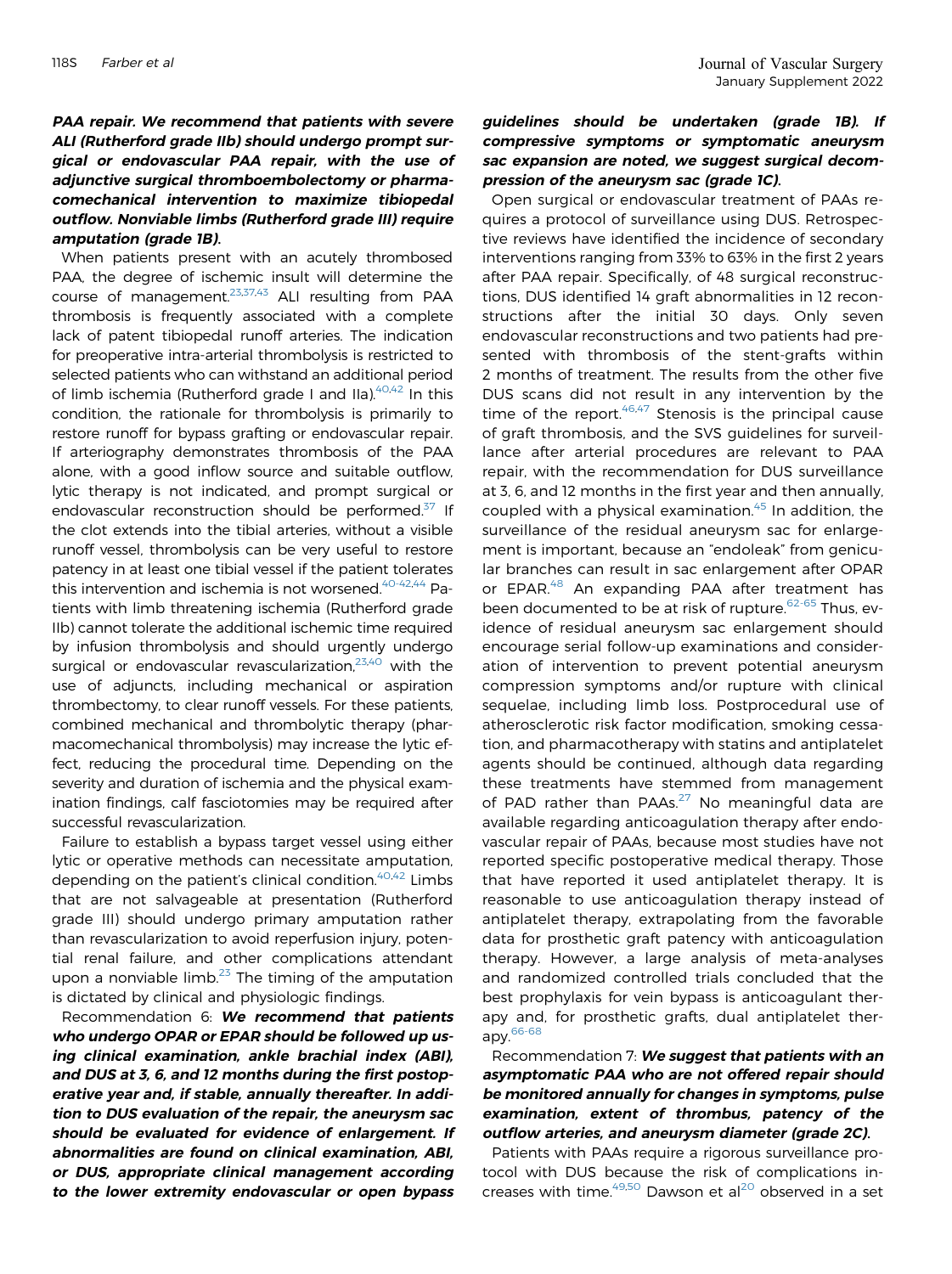Journal of Vascular Surgery Farber et al and the US of Vascular Surgery Farber et al and the US of Vascular Surgery Volume 75, Number 1S

of 42 patients with asymptomatic PAAs that 24% had developed complications within 1 year and 68% had developed complications within 5 years. In another report, Dawson et al<sup>1</sup> reported complications had occurred at a mean 18 months, and the amputation rate for patients with complications was 25%. Even aneurysms <20 mm in diameter have been shown to cause complications, as shown by Ascher et al.<sup>[30](#page-10-18)</sup> PAAs, like most aneurysms, can result in complications that result in limb loss if a high index of suspicion is not used with serial surveillance.

Independent peer review and oversight has been provided by members of the Society for Vascular Surgery Document Oversight Committee (Ruth Bush, chair, Marc Schermerhorn, vice-chair, Keith Calligaro, Yazan Duwayri, Raul Guzman, Gregory Landry, Mahmoud Malas, Katherine McGinigle, J. Sheppard Mondy, John Rectenwald, William Robinson, Britt Tonnessen, and Greg Westin).

#### AUTHOR CONTRIBUTIONS

Conception and design: AF

Analysis and interpretation: AF, NA, EA, LD, ME, PG, MH, JJ, EK, RP, JS, MM

Data collection: Not applicable

- Writing the article: AF, NA, EA, LD, ME, PG, MH, JJ, EK, RP, JS
- Critical revision of the article: AF, NA, EA, LD, ME, PG, MH, JJ, EK, RP, JS, MM
- Final approval of the article: AF, NA, EA, LD, ME, PG, MH, JJ, EK, RP, JS, MM
- Statistical analysis: Not applicable
- Obtained funding: Not applicable

Overall responsibility: AF

#### <span id="page-10-0"></span>**REFERENCES**

- <span id="page-10-1"></span>1. [Dawson I, Sie RB, van Bockel JH. Atherosclerotic popliteal aneurysm.](http://refhub.elsevier.com/S0741-5214(21)00680-7/sref1) [Br J Surg 1997;84:293-9](http://refhub.elsevier.com/S0741-5214(21)00680-7/sref1).
- 2. [Tsilimparis N, Dayama A, Ricotta JJ II. Open and endovascular repair](http://refhub.elsevier.com/S0741-5214(21)00680-7/sref2) [of popliteal artery aneurysms: tabular review of the literature. Ann](http://refhub.elsevier.com/S0741-5214(21)00680-7/sref2) [Vasc Surg 2013;27:259-65.](http://refhub.elsevier.com/S0741-5214(21)00680-7/sref2)
- <span id="page-10-2"></span>3. Whitehouse WM Jr, Wakefi[eld TW, Graham LM, Kazmers A,](http://refhub.elsevier.com/S0741-5214(21)00680-7/sref3) [Zelenock GB, Cronenwett JL, et al. Limb-threatening potential of](http://refhub.elsevier.com/S0741-5214(21)00680-7/sref3) [arteriosclerotic popliteal artery aneurysms. Surgery 1983;93:694-9](http://refhub.elsevier.com/S0741-5214(21)00680-7/sref3).
- <span id="page-10-3"></span>4. [Valentine RJ, Wind GG. Popliteal artery. In: Anatomic Exposures in](http://refhub.elsevier.com/S0741-5214(21)00680-7/sref4) [Vascular Surgery. Philadelphia PA: Lippincott Williams & Wilkins;](http://refhub.elsevier.com/S0741-5214(21)00680-7/sref4) [2003. p. 433-66.](http://refhub.elsevier.com/S0741-5214(21)00680-7/sref4)
- <span id="page-10-4"></span>5. [Wolf YG, Kobzantsev Z, Zelmanovich L. Size of normal and aneu](http://refhub.elsevier.com/S0741-5214(21)00680-7/sref5)[rysmal popliteal arteries: a duplex ultrasound study. J Vasc Surg](http://refhub.elsevier.com/S0741-5214(21)00680-7/sref5) [2006;43:488-92.](http://refhub.elsevier.com/S0741-5214(21)00680-7/sref5)
- 6. [Sandgren T, Sonesson B, Ahlgren AR, Lanne T. Factors predicting the](http://refhub.elsevier.com/S0741-5214(21)00680-7/sref6) [diameter of the popliteal artery in healthy humans. J Vasc Surg](http://refhub.elsevier.com/S0741-5214(21)00680-7/sref6) [1998;28:284-9.](http://refhub.elsevier.com/S0741-5214(21)00680-7/sref6)
- 7. [Johnston KW, Rutherford RB, Tilson MD, Shah DM, Hollier L,](http://refhub.elsevier.com/S0741-5214(21)00680-7/sref7) [Stanley JC. Suggested standards for reporting on arterial aneurysms.](http://refhub.elsevier.com/S0741-5214(21)00680-7/sref7) [Subcommittee on Reporting Standards for Arterial Aneurysms, Ad](http://refhub.elsevier.com/S0741-5214(21)00680-7/sref7) [Hoc Committee on Reporting Standards, Society for Vascular Sur](http://refhub.elsevier.com/S0741-5214(21)00680-7/sref7)[gery and North American Chapter, International Society for Cardio](http://refhub.elsevier.com/S0741-5214(21)00680-7/sref7)[vascular Surgery. J Vasc Surg 1991;13:452-8](http://refhub.elsevier.com/S0741-5214(21)00680-7/sref7).
- 8. [Macchi C, Gulisano M, Giannelli F, Catini C, Pacini P, Brizzi E. The](http://refhub.elsevier.com/S0741-5214(21)00680-7/sref8) [calibers of the common femoral, popliteal, and posterior tibialis ar](http://refhub.elsevier.com/S0741-5214(21)00680-7/sref8)[teries: a statistical investigation in 100 healthy subjects by color](http://refhub.elsevier.com/S0741-5214(21)00680-7/sref8) [Doppler ultrasonography. Ital J Anat Embryol 1994;99:157-69.](http://refhub.elsevier.com/S0741-5214(21)00680-7/sref8)
- <span id="page-10-5"></span>9. [Szilagyi DE, Schwartz RL, Reddy DJ. Popliteal arterial aneu](http://refhub.elsevier.com/S0741-5214(21)00680-7/sref9)[rysms: their natural history and management. Arch Surg](http://refhub.elsevier.com/S0741-5214(21)00680-7/sref9) [1981;116:724-8.](http://refhub.elsevier.com/S0741-5214(21)00680-7/sref9)
- <span id="page-10-24"></span>10. [Trickett JP, Scott RA, Tilney HS. Screening and management of](http://refhub.elsevier.com/S0741-5214(21)00680-7/sref10) [asymptomatic popliteal aneurysms. J Med Screen 2002;9:92-3](http://refhub.elsevier.com/S0741-5214(21)00680-7/sref10).
- 11. [Hamish M, Lockwood A, Cosgrove C, Walker AJ, Wilkins D, Ashley S.](http://refhub.elsevier.com/S0741-5214(21)00680-7/sref11) [Management of popliteal artery aneurysms. ANZ J Surg 2006;76:912-5.](http://refhub.elsevier.com/S0741-5214(21)00680-7/sref11)
- <span id="page-10-6"></span>12. [Magee R, Quigley F, McCann M, Buttner P, Golledge J. Growth and](http://refhub.elsevier.com/S0741-5214(21)00680-7/sref12) [risk factors for expansion of dilated popliteal arteries. Eur J Vasc](http://refhub.elsevier.com/S0741-5214(21)00680-7/sref12) [Endovasc Surg 2010;39:606-11.](http://refhub.elsevier.com/S0741-5214(21)00680-7/sref12)
- <span id="page-10-7"></span>13. [Pittathankal AA, Dattani R, Magee TR, Galland RB. Expansion rates of](http://refhub.elsevier.com/S0741-5214(21)00680-7/sref13) [asymptomatic popliteal artery aneurysms. Eur J Vasc Endovasc Surg](http://refhub.elsevier.com/S0741-5214(21)00680-7/sref13) [2004;27:382-4](http://refhub.elsevier.com/S0741-5214(21)00680-7/sref13).
- 14. [Stiegler H, Mendler G, Baumann G. Prospective study of 36 patients](http://refhub.elsevier.com/S0741-5214(21)00680-7/sref14) [with 46 popliteal artery aneurysms with non-surgical treatment. Vasa](http://refhub.elsevier.com/S0741-5214(21)00680-7/sref14) [2002;31:43-6.](http://refhub.elsevier.com/S0741-5214(21)00680-7/sref14)
- <span id="page-10-8"></span>15. [Vermilion BD, Kimmins SA, Pace WG, Evans WE. A review of one](http://refhub.elsevier.com/S0741-5214(21)00680-7/sref15) [hundred forty-seven popliteal aneurysms with long-term follow-up.](http://refhub.elsevier.com/S0741-5214(21)00680-7/sref15) [Surgery 1981;90:1009-14](http://refhub.elsevier.com/S0741-5214(21)00680-7/sref15).
- <span id="page-10-9"></span>16. [Cousins RS, Dexter DJ, Ahanchi SS, Cain BC, Powell OM,](http://refhub.elsevier.com/S0741-5214(21)00680-7/sref16) [Ongstad SB, et al. Determining patient risk factors associated with](http://refhub.elsevier.com/S0741-5214(21)00680-7/sref16) [accelerated growth of popliteal artery aneurysms. J Vasc Surg](http://refhub.elsevier.com/S0741-5214(21)00680-7/sref16) [2018;67:838-47](http://refhub.elsevier.com/S0741-5214(21)00680-7/sref16).
- <span id="page-10-10"></span>17. [Lowell RC, Gloviczki P, Hallett JW Jr, Naessens JM, Maus TP,](http://refhub.elsevier.com/S0741-5214(21)00680-7/sref17) [Cherry KJ Jr, et al. Popliteal artery aneurysms: the risk of nonopera](http://refhub.elsevier.com/S0741-5214(21)00680-7/sref17)[tive management. Ann Vasc Surg 1994;8:14-23.](http://refhub.elsevier.com/S0741-5214(21)00680-7/sref17)
- <span id="page-10-11"></span>18. [Vrijenhoek JE, Mackaay AJ, Moll FL. Small popliteal artery aneurysms:](http://refhub.elsevier.com/S0741-5214(21)00680-7/sref18) [important clinical consequences and contralateral survey in daily](http://refhub.elsevier.com/S0741-5214(21)00680-7/sref18) [vascular surgery practice. Ann Vasc Surg 2013;27:454-8](http://refhub.elsevier.com/S0741-5214(21)00680-7/sref18).
- 19. [Cross JE, Galland RB, Hingorani A, Ascher E. Nonoperative versus](http://refhub.elsevier.com/S0741-5214(21)00680-7/sref19) [surgical management of small \(less than 3 cm\), asymptomatic](http://refhub.elsevier.com/S0741-5214(21)00680-7/sref19) [popliteal artery aneurysms. J Vasc Surg 2011;53:1145-8.](http://refhub.elsevier.com/S0741-5214(21)00680-7/sref19)
- <span id="page-10-19"></span>20. [Dawson I, Sie R, van Baalen JM, van Bockel JH. Asymptomatic](http://refhub.elsevier.com/S0741-5214(21)00680-7/sref20) [popliteal aneurysm: elective operation versus conservative follow-up.](http://refhub.elsevier.com/S0741-5214(21)00680-7/sref20) [Br J Surg 1994;81:1504-7](http://refhub.elsevier.com/S0741-5214(21)00680-7/sref20).
- <span id="page-10-12"></span>21. [Dzieciuchowicz L, Lukaszuk M, Figiel J, Klimczak K, Krasinski Z,](http://refhub.elsevier.com/S0741-5214(21)00680-7/sref21) Majewski W. Factors infl[uencing the clinical course of popliteal artery](http://refhub.elsevier.com/S0741-5214(21)00680-7/sref21) [aneurysm. Med Sci Monit 2009;15:CR231-5](http://refhub.elsevier.com/S0741-5214(21)00680-7/sref21).
- <span id="page-10-13"></span>22. [Martelli E, Ippoliti A, Ventoruzzo G, De Vivo G, Ascoli Marchetti A,](http://refhub.elsevier.com/S0741-5214(21)00680-7/sref22) [Pistolese GR. Popliteal artery aneurysms: factors associated with](http://refhub.elsevier.com/S0741-5214(21)00680-7/sref22) [thromboembolism and graft failure. Int Angiol 2004;23:54-65.](http://refhub.elsevier.com/S0741-5214(21)00680-7/sref22)
- <span id="page-10-14"></span>23. [Kropman RH, Schrijver AM, Kelder JC, Moll FL, de Vries JP. Clinical](http://refhub.elsevier.com/S0741-5214(21)00680-7/sref23) [outcome of acute leg ischaemia due to thrombosed popliteal artery](http://refhub.elsevier.com/S0741-5214(21)00680-7/sref23) [aneurysm: systematic review of 895 cases. Eur J Vasc Endovasc Surg](http://refhub.elsevier.com/S0741-5214(21)00680-7/sref23) [2010;39:452-7.](http://refhub.elsevier.com/S0741-5214(21)00680-7/sref23)
- <span id="page-10-15"></span>24. [Diwan A, Sarkar R, Stanley JC, Zelenock GB, Wake](http://refhub.elsevier.com/S0741-5214(21)00680-7/sref24)field TW. Incidence [of femoral and popliteal artery aneurysms in patients with abdom](http://refhub.elsevier.com/S0741-5214(21)00680-7/sref24)[inal aortic aneurysms. J Vasc Surg 2000;31:863-9.](http://refhub.elsevier.com/S0741-5214(21)00680-7/sref24)
- <span id="page-10-16"></span>25. MacGowan SW, Saif MF, O'[Neill G, Fitzsimons P, Bouchier-Hayes D.](http://refhub.elsevier.com/S0741-5214(21)00680-7/sref25) [Ultrasound examination in the diagnosis of popliteal artery aneu](http://refhub.elsevier.com/S0741-5214(21)00680-7/sref25)[rysms. Br J Surg 1985;72:528-9](http://refhub.elsevier.com/S0741-5214(21)00680-7/sref25).
- <span id="page-10-21"></span>26. [Chaikof EL, Dalman RL, Eskandari MK, Jackson BM, Lee WA,](http://refhub.elsevier.com/S0741-5214(21)00680-7/sref26) [Mansour MA, et al. The Society for Vascular Surgery practice guide](http://refhub.elsevier.com/S0741-5214(21)00680-7/sref26)[lines on the care of patients with an abdominal aortic aneurysm.](http://refhub.elsevier.com/S0741-5214(21)00680-7/sref26) [J Vasc Surg 2018;67:2-77.e2.](http://refhub.elsevier.com/S0741-5214(21)00680-7/sref26)
- <span id="page-10-22"></span>27. [Gerhard-Herman MD, Gornik HL, Barrett C, Barshes NR, Corriere MA,](http://refhub.elsevier.com/S0741-5214(21)00680-7/sref27) [Drachman DE, et al. 2016 AHA/ACC guideline on the management of](http://refhub.elsevier.com/S0741-5214(21)00680-7/sref27) [patients with lower extremity peripheral artery disease: executive](http://refhub.elsevier.com/S0741-5214(21)00680-7/sref27) [summary: a report of the American College of Cardiology/American](http://refhub.elsevier.com/S0741-5214(21)00680-7/sref27) [Heart Association task force on clinical practice guidelines. Circula](http://refhub.elsevier.com/S0741-5214(21)00680-7/sref27)[tion 2017;135:e686-725.](http://refhub.elsevier.com/S0741-5214(21)00680-7/sref27)
- <span id="page-10-23"></span>28. [Murad MH, Montori VM, Sidawy AN, Ascher E, Meissner MH,](http://refhub.elsevier.com/S0741-5214(21)00680-7/sref28) [Chaikof EL, et al. Guideline methodology of the Society for Vascular](http://refhub.elsevier.com/S0741-5214(21)00680-7/sref28) [Surgery including the experience with the GRADE framework. J Vasc](http://refhub.elsevier.com/S0741-5214(21)00680-7/sref28) [Surg 2011;53:1375-80.](http://refhub.elsevier.com/S0741-5214(21)00680-7/sref28)
- <span id="page-10-17"></span>29. [Galland RB, Magee TR. Popliteal aneurysms: distortion and size](http://refhub.elsevier.com/S0741-5214(21)00680-7/sref29) [related to symptoms. Eur J Vasc Endovasc Surg 2005;30:534-8](http://refhub.elsevier.com/S0741-5214(21)00680-7/sref29).
- <span id="page-10-18"></span>30. [Ascher E, Markevich N, Schutzer RW, Kallakuri S, Jacob T,](http://refhub.elsevier.com/S0741-5214(21)00680-7/sref30) [Hingorani AP. Small popliteal artery aneurysms: are they clinically](http://refhub.elsevier.com/S0741-5214(21)00680-7/sref30) signifi[cant? J Vasc Surg 2003;37:755-60.](http://refhub.elsevier.com/S0741-5214(21)00680-7/sref30)
- <span id="page-10-20"></span>31. [Garg K, Rockman CB, Kim BJ, Jacobowitz GR, Maldonado TS,](http://refhub.elsevier.com/S0741-5214(21)00680-7/sref31) [Adelman MA, et al. Outcome of endovascular repair of popliteal ar](http://refhub.elsevier.com/S0741-5214(21)00680-7/sref31)[tery aneurysm using the Viabahn endoprosthesis. J Vasc Surg](http://refhub.elsevier.com/S0741-5214(21)00680-7/sref31) [2012;55:1647-53](http://refhub.elsevier.com/S0741-5214(21)00680-7/sref31).